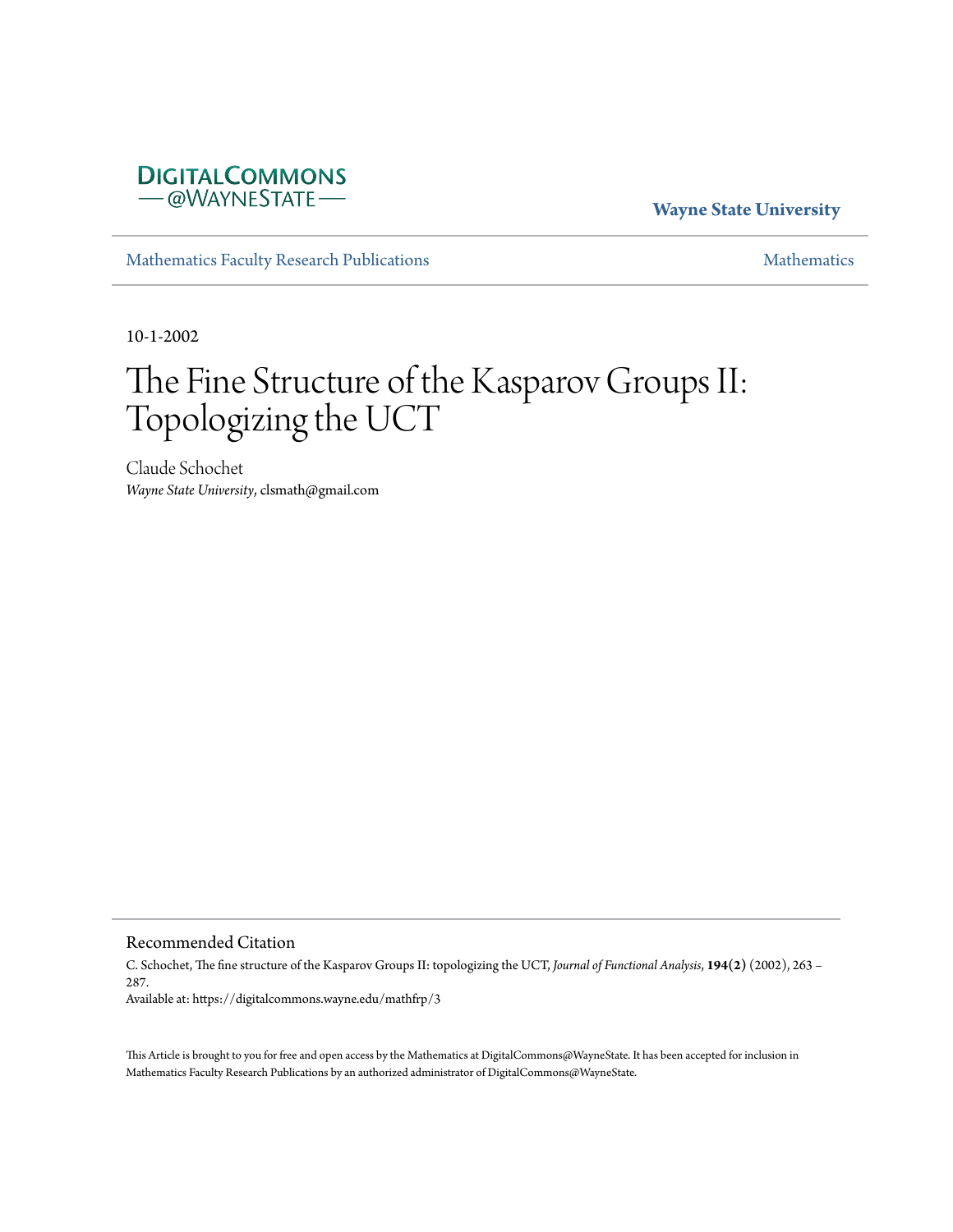This is the author's final accepted manuscript version of a work, derived from arXiv [http://arxiv.org/abs/math/0107071v1], and subsequently accepted for publication in the *Journal of Functional Analysis*. Changes resulting from the publishing process, such as peer review, editing, corrections, structural formatting, and other quality control mechanisms may not be reflected in this document. Changes may have been made to this work since it was submitted for publication. A definitive version was subsequently published in *Journal of Functional Analysis*, **194(2)** (2002) [http://dx.doi.org/10.1006/jfan.2002.3949]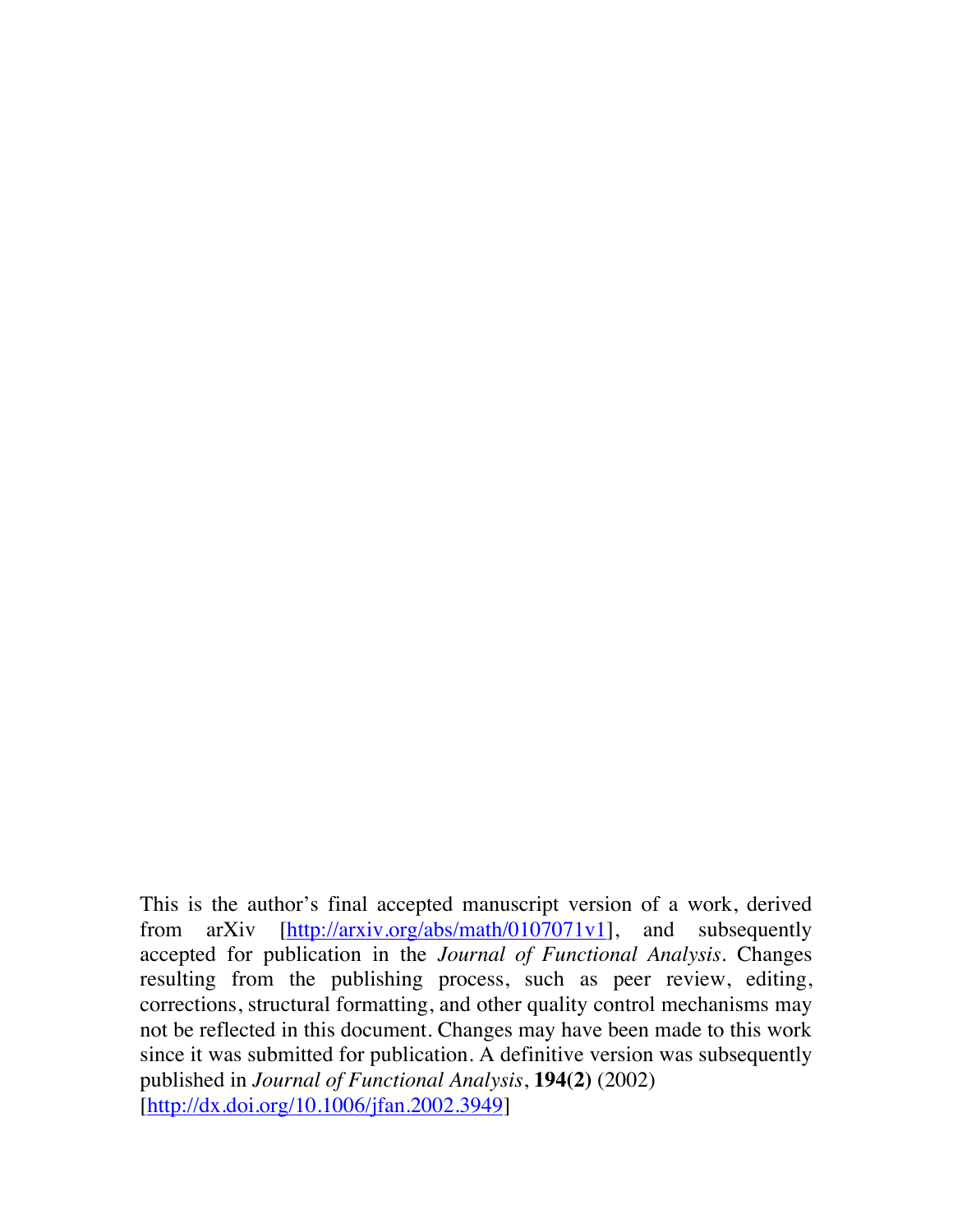# THE FINE STRUCTURE OF THE KASPAROV GROUPS II: TOPOLOGIZING THE UCT

CLAUDE L. SCHOCHET

Mathematics Department Wayne State University Detroit, MI 48202

## May 30, 2001

ABSTRACT. The Kasparov groups  $KK_*(A, B)$  have a natural structure as pseudopolonais groups. In this paper we analyze how this topology interacts with the terms of the Universal Coefficient Theorem (UCT) and the splittings of the UCT constructed by J. Rosenberg and the author, as well as its canonical three term decomposition which exists under bootstrap hypotheses. We show that the various topologies on  $Ext^1_{\mathbb{Z}}(K_*(A), K_*(B))$  and other related groups mostly coincide. Then we focus attention on the Milnor sequence and the fine structure subgroup of  $KK_*(A, B)$ . An important consequence of our work is that under bootstrap hypotheses the closure of zero of  $KK_*(A, B)$  is isomorphic to the group  $Pext_{\mathbb{Z}}^1(K_*(A), K_*(B))$ . Finally, we introduce new splitting obstructions for the Milnor and Jensen sequences and prove that these sequences split if  $K_*(A)$  or  $K_*(B)$  is torsionfree.

<sup>1991</sup> *Mathematics Subject Classification*. Primary 19K35, 46L80, 47A66; Secondary 19K56, 47C15.

*Key words and phrases.* Kasparov KK-groups, Universal Coefficient Theorem, fine structure subgroup, topological decomposition of the Kasparov groups .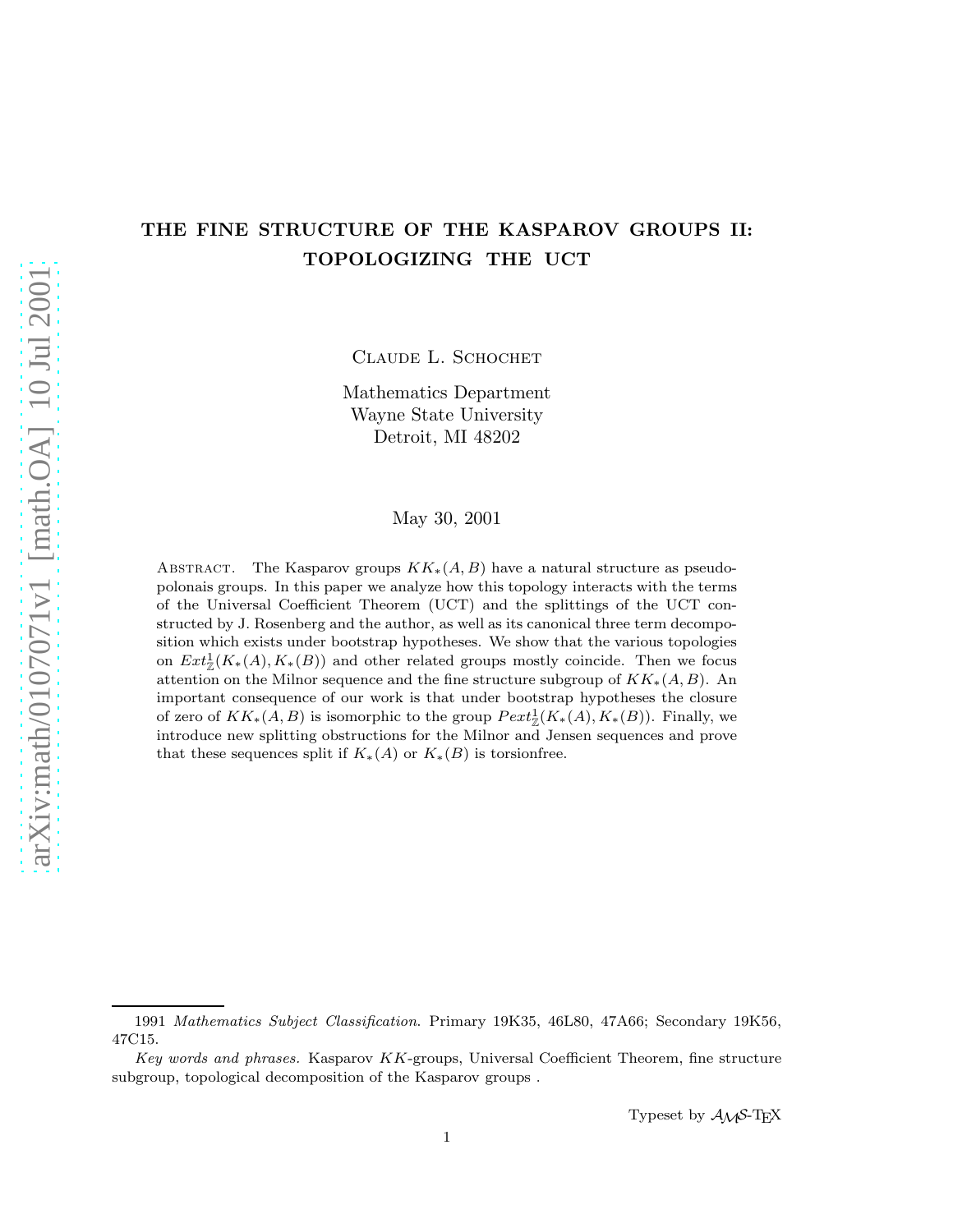# Introduction

This is the second in a series of papers devoted to the analysis of the topological structure of the Kasparov groups. In the first paper in this series [13] we demonstrated the following facts:

- (1) There is a natural structure of a pseudopolonais<sup>1</sup> group on  $KK_*(A, B)$ . [13, 2.3]
- (2) The Kasparov pairing is jointly continuous with respect to this topology.  $[13, 3.8]$
- (3) The index map

$$
\gamma: KK_*(A, B) \to Hom_{\mathbb{Z}}(K_*(A), K_*(B))
$$

is continuous. If  $Im(\gamma)$  is closed (e.g., if  $\gamma$  is onto), then  $\gamma$  is an open map. If  $\gamma$  is an algebraic isomorphism then it is an isomorphism of topological groups. [13, 4.6]

In this paper we will study the various purely algebraic and also analytic topologies which naturally occur on the components of  $KK_*(A, B)$  within the context of the UCT. Special attention will be paid to  $Z_*(A, B)$ , the closure of zero in  $KK_*(A, B)$ , which we call the fine structure subgroup.

Section 1 briefly summarizes various results on the structure of  $KK_*(A, B)$  provided that  $A \in \mathcal{N}$ , the bootstrap category. The canonical KK-filtration diagram (1.4) is introduced. This diagram is used heavily in the remainder of the paper.

Section 2 deals with several "algebraic" topologies on  $Ext^1_{\mathbb{Z}}(G,H)$  where G and H are (usually countable) abelian groups. We show that the Jensen isomorphism

$$
Pext_{\mathbb{Z}}^1(G, H) \cong \lim_{\longleftarrow}^1 Hom_{\mathbb{Z}}(G_i, H)
$$

(which holds for G written as an increasing union of finitely generated subgroups  $G_i$ ) is an isomorphism of topological groups.

Section 3 deals with topologizing most of the terms in the KK-filtration diagram. The key result is the natural isomorphism

$$
Z_*(A, B) \cong \text{Pext}^1_{\mathbb{Z}}(K_*(A), K_*(B))
$$

where  $Z_*(A, B)$  denotes the closure of zero in  $KK_*(A, B)$ .

In Section 4 we complete our analysis of the topological structure of the KKfiltration diagram. We show that each of the algebraic splittings of the UCT sequence is continuous.

<sup>1</sup>A topological space is *polonais* if it is separable, complete, and metric. It is *pseudopolonais* if it is separable and it has a pseudometric (all axioms for a metric space except that if  $d(x, y) = 0$ then perhaps  $x \neq y$ ) and if its Hausdorff quotient metric space is polonais. If it is a topological group then we insist that the metric be invariant.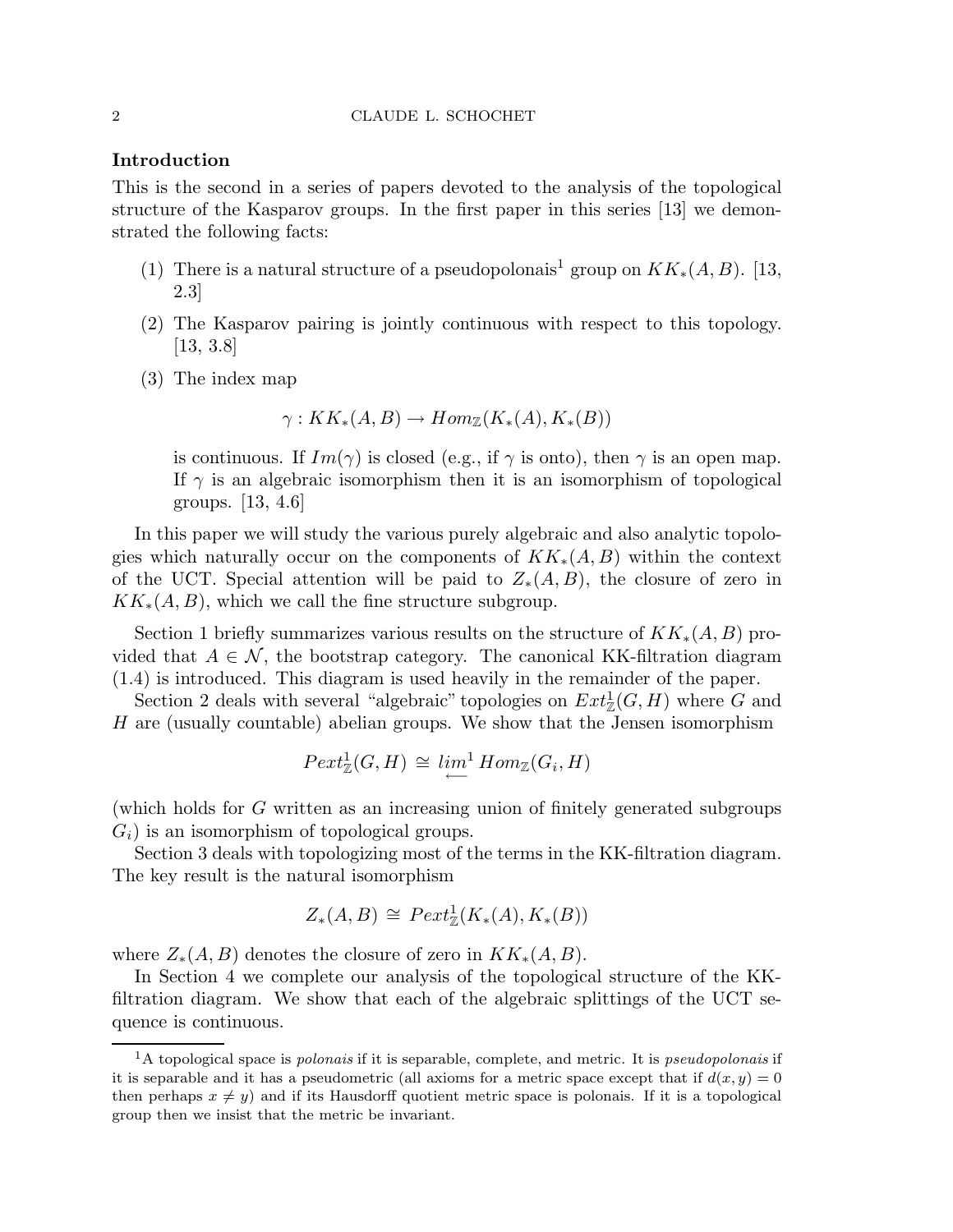In Section 5 we introduce a new type of invariant for pairs of  $C^*$ -algebras A and B, namely, splitting invariants

$$
m(A, B) \in Ext^1_{\mathbb{Z}}(\varprojlim KK_*(A_i, B), \varprojlim^1 KK_*(A_i, B))
$$

and

$$
j(A, B) \in Ext^1_{\mathbb{Z}}(\underleftarrow{\lim}_{\longrightarrow} Ext^1_{\mathbb{Z}}(K_*(A_i), K_*(B)), \, \text{Pext}^1_{\mathbb{Z}}(K_*(A), K_*(B))).
$$

The obstruction  $m(A, B)$  vanishes iff the Milnor sequence splits, and the obstruction  $j(A, B)$  vanishes iff the Jensen sequence splits. We prove that

$$
j(A, B) = (\lim_{\longleftarrow} \delta_i)^* m(A, B)
$$

up to isomorphism so that the splitting of the Milnor sequence implies the splitting of the Jensen sequence. If  $K_*(A)$  or  $K_*(B)$  is torsionfree then both invariants are zero and hence both sequences split. To find non-splitting examples one must assume that both  $K_*(A)$  and  $K_*(B)$  have p-torsion for some prime p. We briefly examine this situation.

In this paper all  $C^*$ -algebras are separable. All  $C^*$ -algebras appearing in the first variable of KK are assumed to be nuclear. Whenever  $Ext^1_{\mathbb{Z}}(K_*(A), K_*(B))$  is taken to be a subgroup of  $KK_*(A, B)$  it is understood that  $A \in \mathcal{N}$  and that the inclusion is via the UCT. All pseudopolonais and polonais groups are understood to be abelian.

Note: Marius Dadarlat recently has discovered [4, Cor. 4.6] a different and very interesting proof of Theorem 3.3 as well as some of its consequences for quasidiagonality which we first proved in this paper and in [14]. It is a pleasure to thank him as well as his former student Nathaniel Brown for helpful advice and assistance in this series of papers.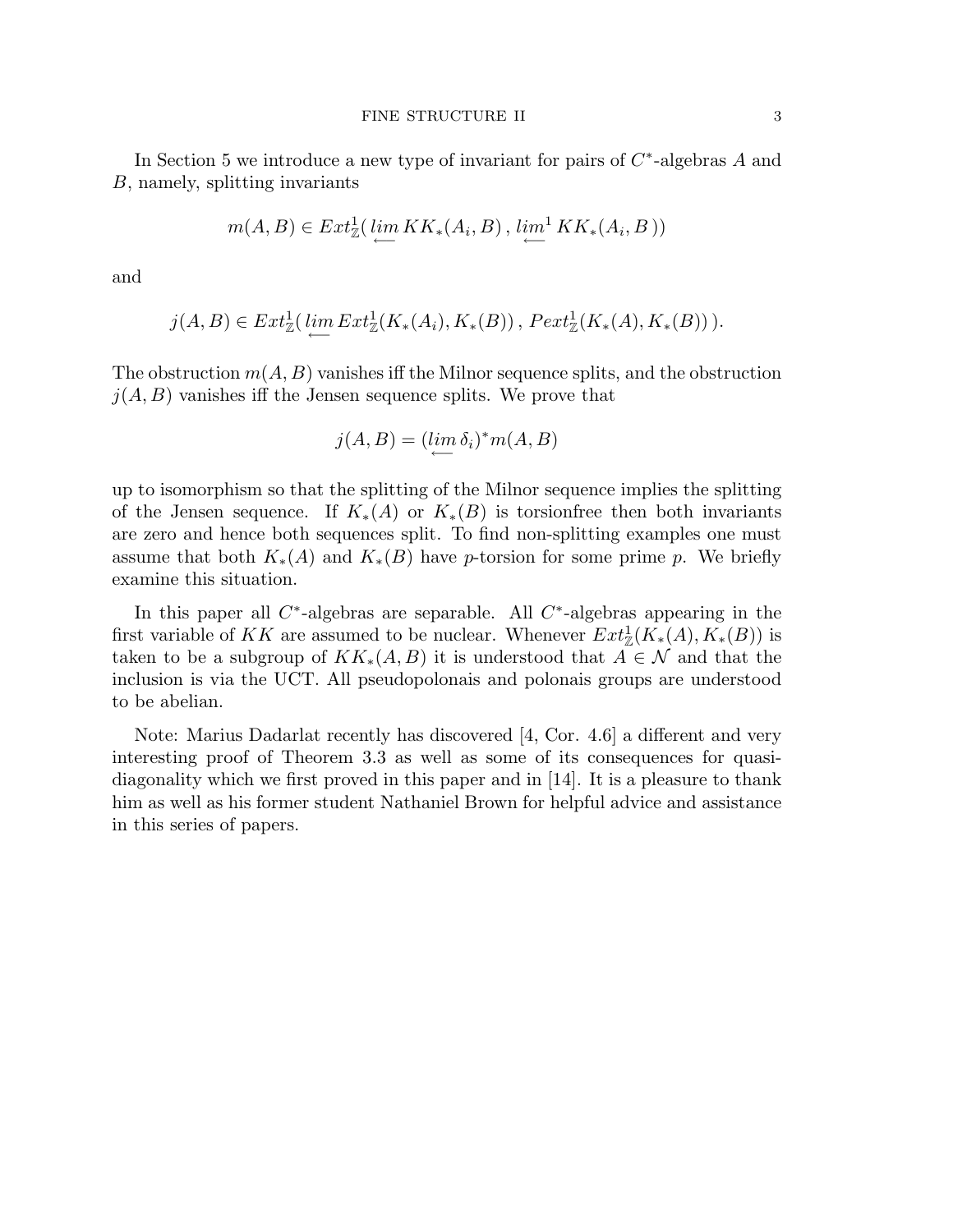# 1. Algebraic Facts

In this section we briefly summarize various results concerning  $KK_*(A, B)$ . We assume that A is in the bootstrap category  $\mathcal N$  so that the UCT [9] holds. We introduce the canonical KK-filtration diagram (1.4) which is central to our analysis.

The first result is purely algebraic. We recall that for abelian groups  $G$  and  $H$ ,  $Pext_{\mathbb{Z}}^1(G,H)$  denotes the subgroup of  $Ext_{\mathbb{Z}}^1(G,H)$  consisting of pure extensions.<sup>2</sup>

Theorem 1.1, C. U. Jensen [6]. *Let* G *be a countable group written as a union of a sequence of finitely generated subgroups* G<sup>i</sup> *and let* H *be any group. Then there is a natural isomorphism*

$$
Pext_{\mathbb{Z}}^1(G, H) \cong \lim_{\longleftarrow}^1 Hom_{\mathbb{Z}}(G_i, H).
$$

 $\Box$ 

We recall the definition of a  $KK$ -filtration from [11].

Definition 1.2. *A* KK*-filtration of a separable* C ∗ *-algebra* A *is an increasing sequence of commutative* C ∗ *-algebras*

$$
A_0 \hookrightarrow A_1 \hookrightarrow A_2 \hookrightarrow \dots
$$

*which satisfies the following conditions:*

- $(1) A_i^+$  $i_i^+ \cong C(X_i)$  *for some finite CW*-complex  $X_i$ .
- (2) *Each map*  $K_*(A_i) \to K_*(A_{i+1})$  *is an inclusion.*
- (3)  $\lim_{n \to \infty} A_i$  *is* KK-equivalent to A.

It follows that each  $K_*(A_i)$  is finitely generated and that

$$
\lim_{\longrightarrow} K_*(A_i) \cong K_*(A)
$$

so that the sequence  ${K_*(A_i)}$  is an increasing sequence of finitely generated subgroups with limit  $K_*(A)$ . Since the UCT is preserved under KK-equivalence, it follows that any  $KK$ -filtered  $C^*$ -algebra A satisfies the UCT for all B. We show [11, 1.5] that each  $A \in \mathcal{N}$  has a KK-filtration and that the filtration is unique in the sense that groups such as

$$
\lim_{\longleftarrow}^1 Hom_{\mathbb{Z}}(K_*(A_i), K_*(B))
$$

which *a priori* depend upon a choice of KK-filtration, in fact depend only upon  $K_*(A)$  and are independent of choice of KK-filtration.

<sup>2</sup>An extension of abelian groups

 $0 \to H \to E \to G \to 0$ 

is *pure* if  $H \cap nE = nH$  for each positive integer n. Equivalently, the extension is pure if it splits when restricted to every finitely generated subgroup of  $G$ . For further information on  $Pext$  please see "A Pext Primer" [16].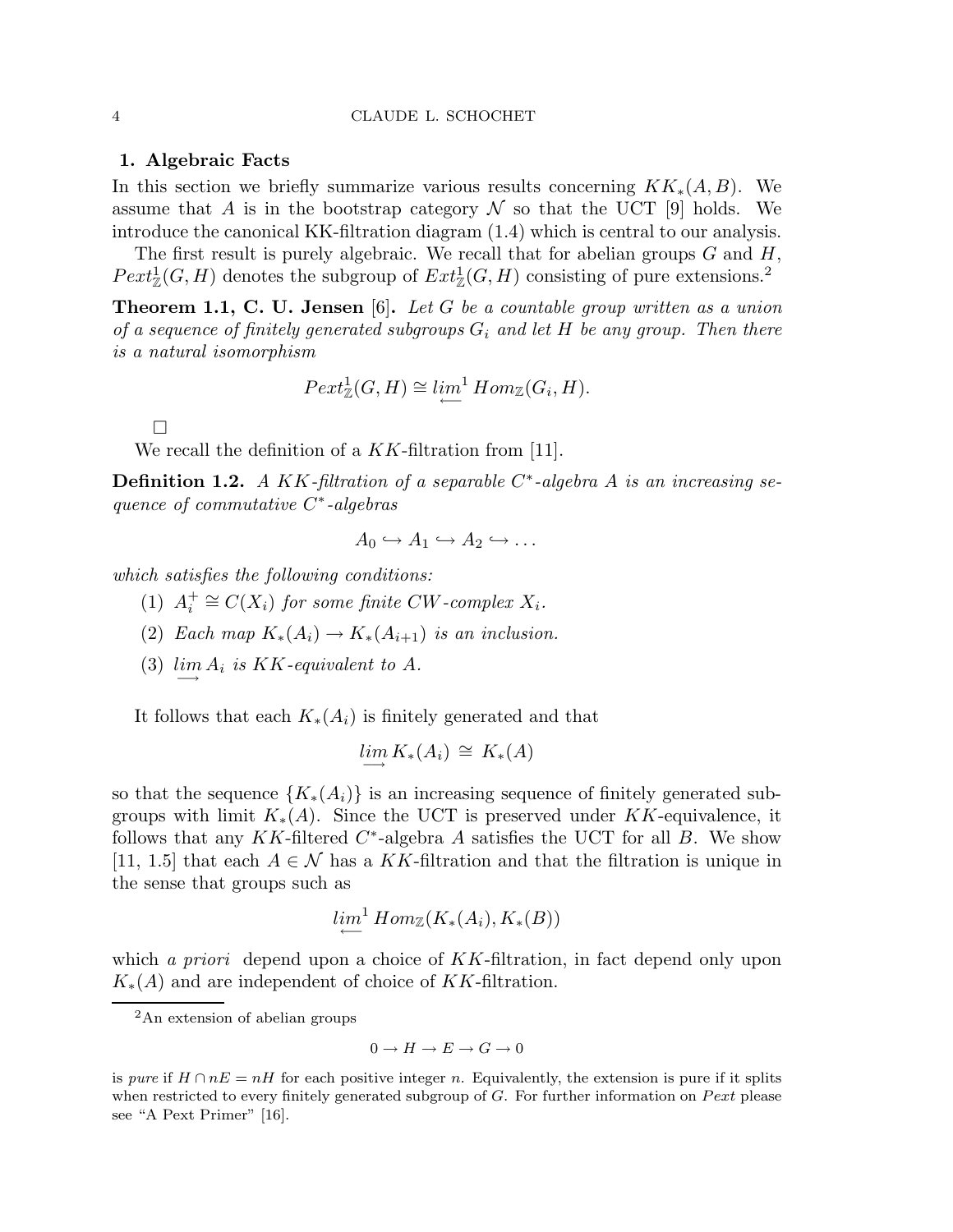Theorem 1.3 [11, Theorem 1.6]. *Suppose that* A *has* KK*-filtration* {Ai}*. Then the following diagram*

$$
(1.4)
$$
\n
$$
\downarrow
$$
\n
$$
0
$$
\n
$$
\downarrow
$$
\n
$$
0 \rightarrow \lim_{\longleftarrow} K K_{*}(A_{i}, B) \xrightarrow{\sigma} K K_{*}(A, B) \xrightarrow{\rho} \lim_{\longleftarrow} K K_{*}(A_{i}, B) \rightarrow 0
$$
\n
$$
\downarrow \psi
$$
\n
$$
0 \rightarrow \operatorname{Ext}_{\mathbb{Z}}^{1}(K_{*}(A), K_{*}(B)) \xrightarrow{\delta} K K_{*}(A, B) \xrightarrow{\gamma} \operatorname{Hom}_{\mathbb{Z}}(K_{*}(A), K_{*}(B)) \rightarrow 0
$$
\n
$$
\downarrow \varphi
$$
\n
$$
\downarrow \varphi
$$
\n
$$
\downarrow \varphi
$$
\n
$$
\downarrow \varphi
$$
\n
$$
\downarrow \varphi
$$
\n
$$
\downarrow \varphi
$$
\n
$$
\downarrow
$$
\n
$$
\downarrow
$$
\n
$$
\downarrow
$$
\n
$$
\downarrow
$$
\n
$$
\downarrow
$$
\n
$$
\downarrow
$$
\n
$$
\downarrow
$$
\n
$$
\downarrow
$$
\n
$$
\downarrow
$$
\n
$$
\downarrow
$$
\n
$$
\downarrow
$$
\n
$$
\downarrow
$$
\n
$$
\downarrow
$$
\n
$$
\downarrow
$$
\n
$$
\downarrow
$$
\n
$$
\downarrow
$$
\n
$$
\downarrow
$$
\n
$$
\downarrow
$$
\n
$$
\downarrow
$$
\n
$$
\downarrow
$$
\n
$$
\downarrow
$$
\n
$$
\downarrow
$$
\n
$$
\downarrow
$$
\n
$$
\downarrow
$$
\n
$$
\downarrow
$$
\n
$$
\downarrow
$$
\n
$$
\downarrow
$$
\n
$$
\downarrow
$$
\n
$$
\downarrow
$$
\n
$$
\downarrow
$$
\n
$$
\downarrow
$$
\n
$$
\downarrow
$$
\n
$$
\downarrow
$$
\n
$$
\downarrow
$$
\n
$$
\downarrow
$$
\n
$$
\downarrow
$$
\n
$$
\downarrow
$$
\n $$ 

*is commutative, is natural with respect to* A *and* B *and has exact rows and columns. Each of the groups is independent of choice of* KK*-filtration and depends only upon*  $K_*(A)$  *and*  $K_*(B)$ *. Further, the UCT map*  $\gamma$  *splits unnaturally*.

Note that the lower row is simply the UCT for  $KK_*(A, B)$  and the row above it is the Milnor sequence associated to the given KK-filtration. The right column arises as the inverse limit of UCT sequences for  $(A_i, B)$ . The map  $\tilde{\gamma}$  is onto since by a result of Roos, (cf. [8])

$$
\lim_{\longleftarrow} \mathcal{E}xt_{\mathbb{Z}}^1(G_i, H) = 0.
$$

The exactness of the left column is also a consequence of a theorem of Roos [8].

An immediate consequence of the UCT is the following corollary.

**Proposition 1.5.** *If*  $K_*(A)$  *is finitely generated then the group*  $KK_*(A, B)$  *is countable.*

*Proof.* In light of the UCT, it suffices to demonstrate that if G is finitely generated and H is countable then both  $Hom_{\mathbb{Z}}(G,H)$  and  $Ext^1_{\mathbb{Z}}(G,H)$  are countable, and these are elementary.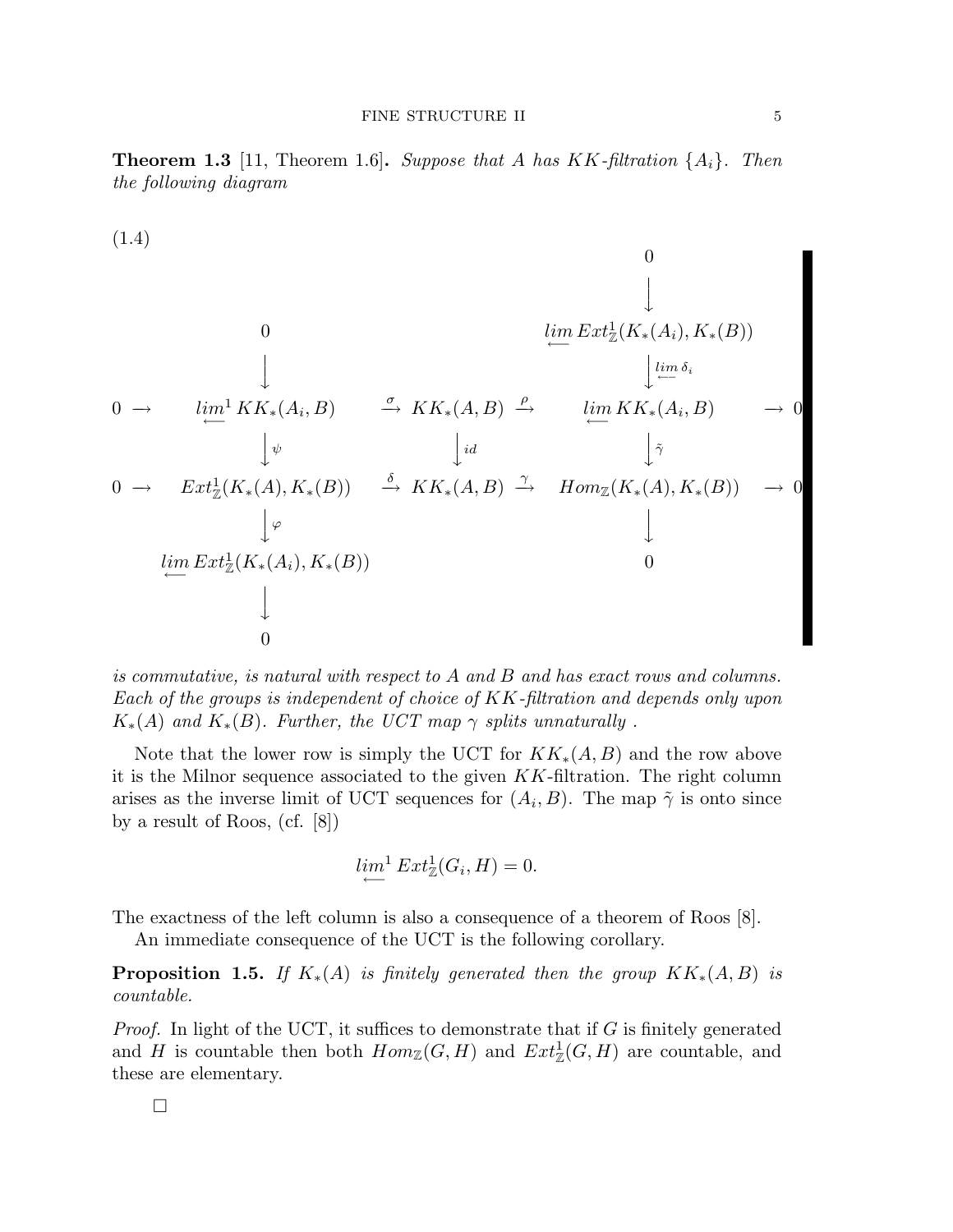# 2. Algebraic topologies on  $Ext.$

In this section we introduce several topologies on  $Ext^1_{\mathbb{Z}}(G,H)$  and determine how they are related. We introduce a topology on  $\lim_{n \to \infty} \frac{1}{n}$  and show that the Jensen isomorphism is an isomorphism of topological groups.

Definition 2.1. *Suppose that* G *and* H *are countable abelian groups. We consider three natural topologies on the group*  $Ext^1_{\mathbb{Z}}(G,H)$ *. They are:* 

- (1) The  $\mathbb{Z}\text{-}adic topology, where the subgroups  $nExt_{\mathbb{Z}}^1(G,H)$  are taken as a sys$ *tem of neighborhoods of the identity. This will be denoted*  $Ext^1_{\mathbb{Z}}(G,H)_{\mathbb{Z}}$ .
- (2) *The*<sup>3</sup> *quotient topology obtained from regarding* Ext *as a quotient group of a* Hom *group resulting from an injective resolution of* H*. This will be denoted*  $Ext^1_{\mathbb{Z}}(G,H)_I.$
- (3) *The Jensen topology, taking the subgroups*

$$
Ker\bigg[Ext^1_{\mathbb{Z}}(G,H)\longrightarrow Ext^1_{\mathbb{Z}}(G_i,H)\bigg]
$$

as neighborhoods of the identity. This will be denoted  $Ext^1_{\mathbb{Z}}(G,H)_J$ .

The second topology will be defined precisely as it arises.

We begin by some elementary observations. If  $G$  is a pseudopolonais group, let  $G<sub>o</sub>$  denote the closure of zero in G and  $\overline{G} = G/G<sub>o</sub>$  denote the quotient group. Note that any algebraic isomorphism  $G_o \cong H_o$  is an isomorphism of topological groups, since these groups are indiscrete.

We topologize  $Hom_{\mathbb{Z}}(G, H)$  by the topology of pointwise convergence.

# Proposition 2.2.

- (1)  $Hom_{\mathbb{Z}}(-,-)$  *is a bifunctor from discrete abelian groups to polonais groups and continuous homomorphisms in each variable.*
- (2)  $Ext_{\mathbb{Z}}^1(-,-)_I$  *is a bifunctor from discrete abelian groups to pseudopolonais groups and continuous homomorphisms.*
- (3) The boundary homomorphisms in each variable in the respective  $Hom$ - $Ext_I$ *sequences are continuous.*
- (4) If G is finitely generated then  $Ext^1_{\mathbb{Z}}(G,H)$  is discrete in the I and J topolo*gies.*

*Proof.* Part 1) is immediate.

For Part 2), let

$$
0 \to H \to I \to I' \to 0
$$

<sup>3</sup>Actually there is one topology for every choice of injective resolution, but it will be clear from the proof that these all yield homeomorphic topologies.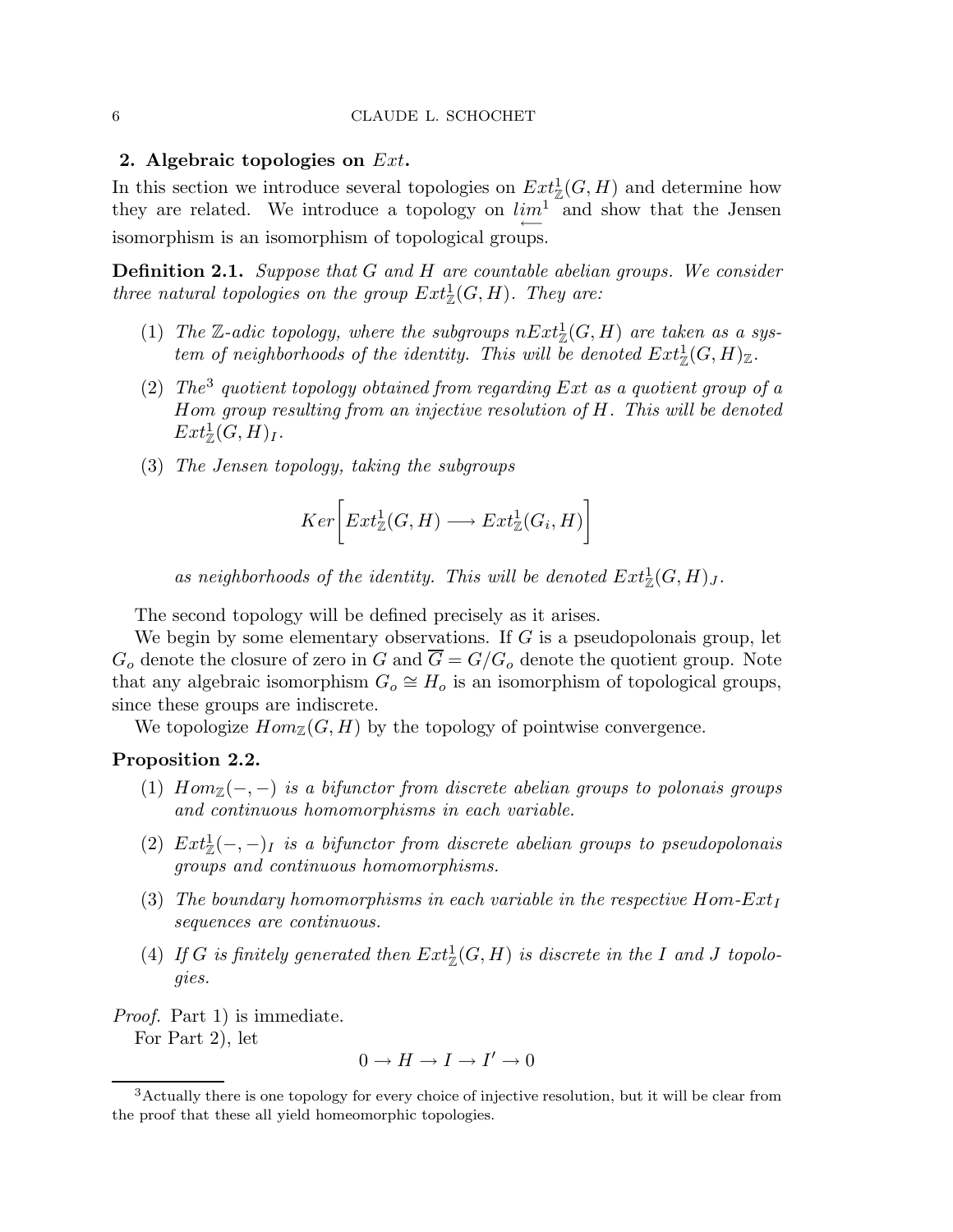#### FINE STRUCTURE II 7

be an injective resolution of H. Then  $Ext^1_{\mathbb{Z}}(G,H)_I$  is the quotient of the polonais group  $Hom_{\mathbb{Z}}(G, I')$  by the image of the polonais group  $Hom_{\mathbb{Z}}(G, I)$ . The image may not be a closed subgroup, and hence the quotient  $Ext^1_{\mathbb{Z}}(G, H)$  is pseudopolonais but not necessarily polonais.

Suppose that  $r : H_1 \to H_2$ . Choose an injective resolution for  $H_1$  and another for  $H_2$  so there is a commuting diagram

$$
0 \longrightarrow H_1 \longrightarrow I_1 \longrightarrow I'_1 \longrightarrow 0
$$
  

$$
\downarrow r \qquad \downarrow s \qquad \downarrow t
$$
  

$$
0 \longrightarrow H_2 \longrightarrow I_2 \longrightarrow I'_2 \longrightarrow 0
$$

(The maps s and t exist since  $I_2$  is injective). This induces a commuting diagram

$$
Hom_{\mathbb{Z}}(G, I'_1) \xrightarrow{t_*} Hom_{\mathbb{Z}}(G, I'_2)
$$
  
\n
$$
p_1 \downarrow \qquad p_2 \downarrow
$$
  
\n
$$
Ext^1_{\mathbb{Z}}(G, H_1)_I \xrightarrow{r_*} Ext^1_{\mathbb{Z}}(G, H_2)_I
$$

The maps  $t_*, p_1$  and  $p_2$  are continuous, and  $p_1$  and  $p_2$  are quotient maps. This implies that  $r_*$  is continuous.

For Part 3) we argue as follows. Suppose that G is fixed and

$$
0 \to H' \to H \to H'' \to 0
$$

is a short exact sequence. We are asked to prove that the boundary homomorphism

$$
\delta^H: Hom_{\mathbb{Z}}(G, H'') \to Ext^1_{\mathbb{Z}}(G, H')
$$

is continuous. Let

$$
0 \to H' \to I \to I' \to 0
$$

be an injective resolution of  $H'$ . Then there is a commuting diagram

$$
0 \longrightarrow H' \longrightarrow H \longrightarrow H'' \longrightarrow 0
$$
  
\n
$$
\downarrow id \qquad \qquad \downarrow f \qquad \qquad \downarrow g
$$
  
\n
$$
0 \longrightarrow H' \longrightarrow I \longrightarrow I' \longrightarrow 0
$$

(this exists since  $I$  is injective) and by the naturality of the long exact sequence there is a commutative square

$$
Hom_{\mathbb{Z}}(G, H'') \xrightarrow{\delta^H} Ext^1_{\mathbb{Z}}(G, H')_I
$$

$$
\downarrow g_*
$$

$$
Hom_{\mathbb{Z}}(G, I') \xrightarrow{\delta^I} Ext^1_{\mathbb{Z}}(G, H')_I
$$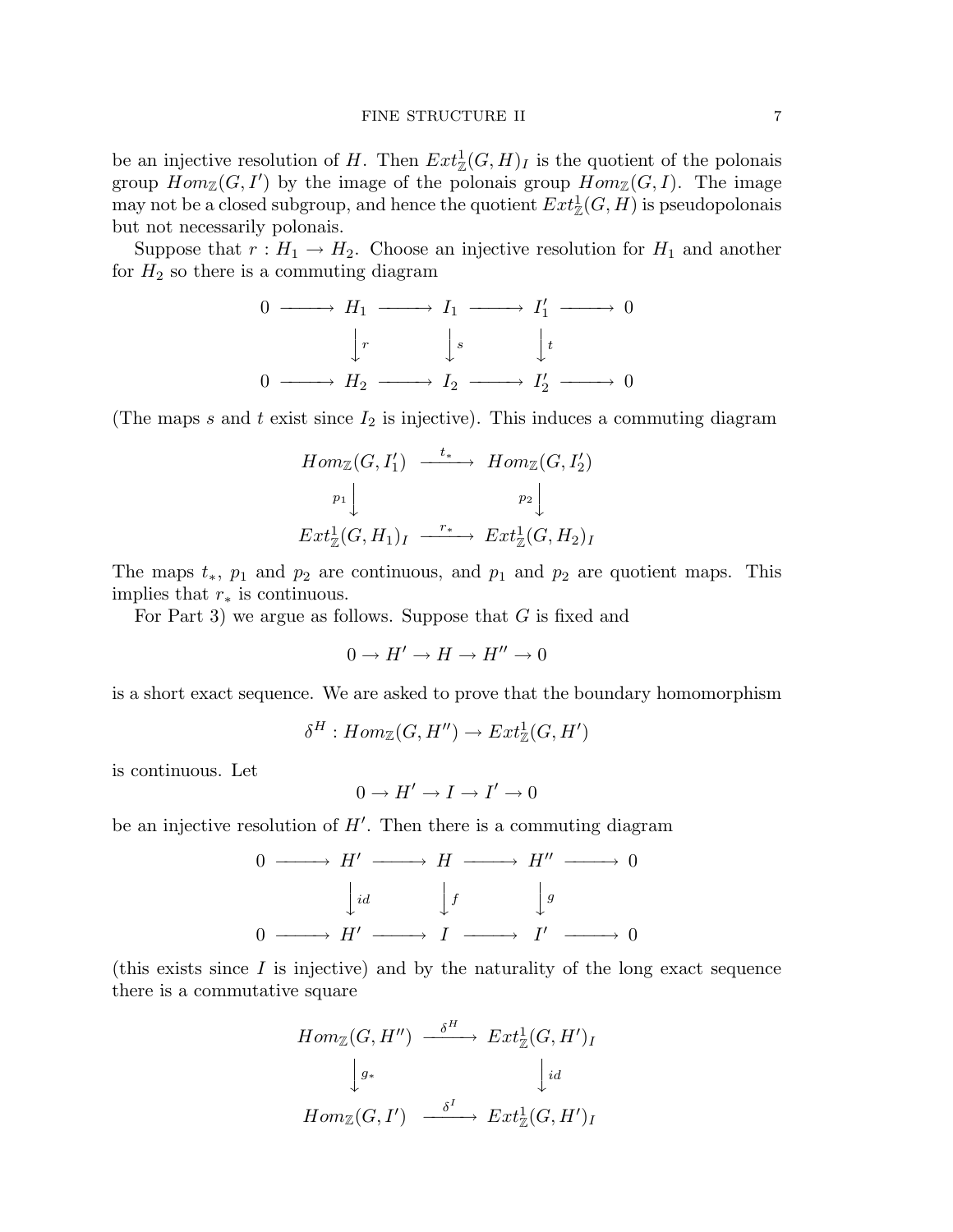so that  $\delta^H = \delta^I g_*$ . The map  $g_*$  is continuous by part 1) and the map  $\delta^I$  is continuous since it is the map which is used to define the quotient topology to  $Ext^1_{\mathbb{Z}}(G,H)_I$ . So  $\delta^H$  is continuous as required. The continuity of the functor  $Ext_{\mathbb{Z}}^{\mathbb{T}}(-,H)_I$  is immediate from definitions.

Part 4) holds since the group  $Ext^1_{\mathbb{Z}}(G,H)$  is countable and complete in each of the topologies, hence discrete.  $\square$ 

Theorem 2.3. *For any abelian groups* G *and* H*,*

$$
\overline{\{0\}}_I = \overline{\{0\}}_J = \overline{\{0\}}_{\mathbb{Z}} = \overline{Pext_{\mathbb{Z}}^1(G, H)} \subseteq \operatorname{Ext}^1_{\mathbb{Z}}(G, H).
$$

*Proof.* The identity

$$
\overline{\{0\}}_{\mathbb{Z}} \cong \text{Pext}^1_{\mathbb{Z}}(G, H)
$$

is more or less by definition. Roos's Theorem [8] gives us the isomorphism

$$
\overline{\{0\}}_J \cong \lim_{\longleftarrow}^1 Hom_{\mathbb{Z}}(G_i, H)
$$

and then applying Jensen's Theorem (1.1) yields the identity

 $Pext_{\mathbb{Z}}^1(G,H) \cong \overline{\{0\}}_J.$ 

It remains to identify  $\{0\}_I$ . Suppose that  $a \in \{0\}_I$ . Then for each *i*,

$$
\varphi_i(a) = 0 \in Ext^1_{\mathbb{Z}}(G_i, H)_I \cong Ext^1_{\mathbb{Z}}(G_i, H)_J
$$

since this group is Hausdorff, and hence

$$
a \in Ker\left[\varphi: Ext^1_{\mathbb{Z}}(G,H) \longrightarrow \lim_{\longleftarrow} Ext^1_{\mathbb{Z}}(G_i,H)\right] \cong \overline{\{0\}}_J.
$$

Thus  $\{0\}_I \subseteq \{0\}_J$ .

In the other direction, suppose that  $a \in \{0\}_J$ . Let

$$
0\to G\to I\stackrel{\zeta}{\longrightarrow} I'\to 0
$$

be an injective resolution of G. Then  $\varphi(a) = 0$ , and hence  $a|_{G_i} =$  for each i. Represent  $a = [f]$  for some  $f : G \to I'$ . Then

$$
[f|_{G_i}] = 0 \in Ext^1_{\mathbb{Z}}(G_i, H)
$$

for each *i*. Thus there exists functions  $h_i: G_i \to I$  such that the diagram

$$
G_i \longrightarrow G
$$
  
\n
$$
\downarrow h_i \qquad \qquad \downarrow f
$$
  
\n
$$
I \xrightarrow{\zeta} I'
$$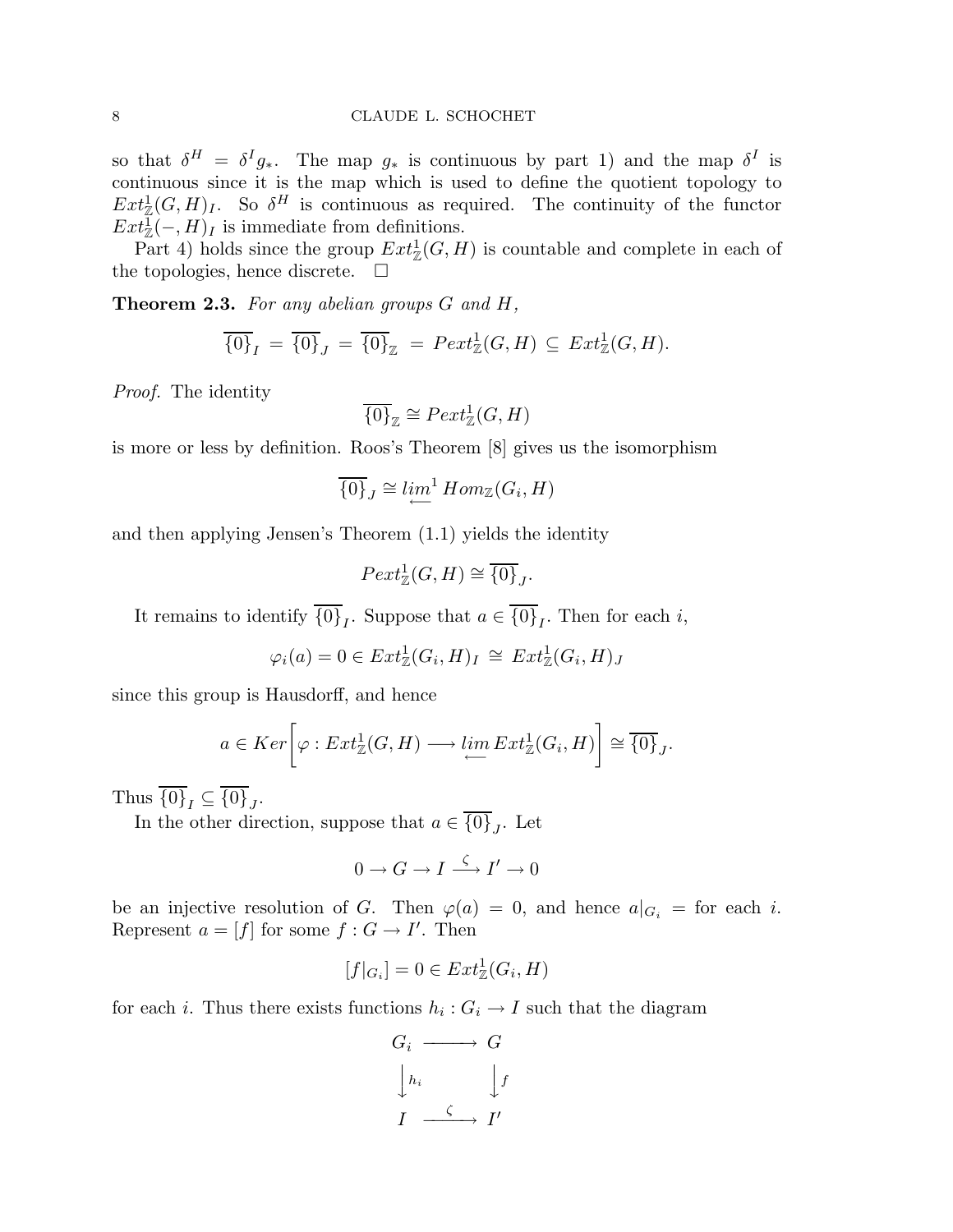commutes. Since I is injective we may extend the map  $h_i$  to a map  $\hat{h}_i : G \to I$ . Then  $\{\hat{h}_i\}$  is a sequence in  $Hom_{\mathbb{Z}}(G, I)$ .

We claim that  $\hat{h}_i \to f$  in the topology of pointwise convergence. This is easy. We must show that for each  $x \in G$  that  $\hat{h}_i(x) \to f(x)$ . This is true since as soon as *i* is large enough so that  $x \in G_i$  we have  $\hat{h}_i(x) = f(x)$ .

This proves that  $\{0\}_J \subseteq \{0\}_I$ . Combining with the first part of the proof yields  ${\overline{0}}J_J = {\overline{0}}J_J$  which completes the proof of the theorem.  $\square$ 

**Remark 2.4.** In general the topological groups  $Ext^1_{\mathbb{Z}}(G,H)_{\mathbb{Z}}$  and  $Ext^1_{\mathbb{Z}}(G,H)_{S}$ are not homeomorphic. Here is an example, courtesy of C. U. Jensen. Let  $G_i$  be the direct sum of i copies of the group  $\mathbb{Z}/2$  and  $G_i \to G_{i+1}$  be the map  $x \to (x, 0)$ . Then  $G = \lim_{n \to \infty} G_i$  is the direct sum of countably many copies of  $\mathbb{Z}/2$ , and so

$$
Ext^1_{\mathbb{Z}}(G,\mathbb{Z}) \cong \prod_{i=1}^{\infty} Ext^1_{\mathbb{Z}}(\mathbb{Z}/2,\mathbb{Z}) \cong \prod_{i=1}^{\infty} \mathbb{Z}/2.
$$

The Z-adic topology is discrete in this case, since  $2Ext_{\mathbb{Z}}^1(G, H) = 0$ . However,

$$
Ker\left[Ext^1_{\mathbb{Z}}(G,\mathbb{Z}) \to Ext^1_{\mathbb{Z}}(G_n,\mathbb{Z})\right] \cong \prod_{i=n+1}^{\infty} \mathbb{Z}/2
$$

and so  $Ext^1_{\mathbb{Z}}(G,H)_S$  is not discrete.

To complete our algebraic discussion, we consider the groups that arise from writing G as a union of an increasing family of finitely generated subgroups  $G_i$ . The induced inverse sequence  $\{Hom_{\mathbb{Z}}(G_i, H)\}$  has associated to it the canonical Eilenberg exact sequence which we may use to define  $\lim_{\leftarrow}$ <sup>1</sup>.

$$
0 \to Hom_{\mathbb{Z}}(G, H) \to \prod_{i} Hom_{\mathbb{Z}}(G_{i}, H) \xrightarrow{\Psi}
$$
  
(2.5)  

$$
\xrightarrow{\Psi} \prod_{i} Hom_{\mathbb{Z}}(G_{i}, H) \to \lim_{\longleftarrow}^1 Hom_{\mathbb{Z}}(G_{i}, H) \to 0.
$$

This definition is independent of choice of subgroups. We give  $\prod_i Hom_{\mathbb{Z}}(G_i, H)$ the product topology and give  $\lim_{\epsilon \to 0^+} \text{Hom}_{\mathbb{Z}}(G_i, H)$  the quotient topology.

Proposition 2.6. *The Jensen isomorphism (1.1) is an isomorphism of topological groups*

$$
Pext_{\mathbb{Z}}^1(G, H) \xrightarrow{\cong} \lim_{\longleftarrow}^1 Hom_{\mathbb{Z}}(G_i, H).
$$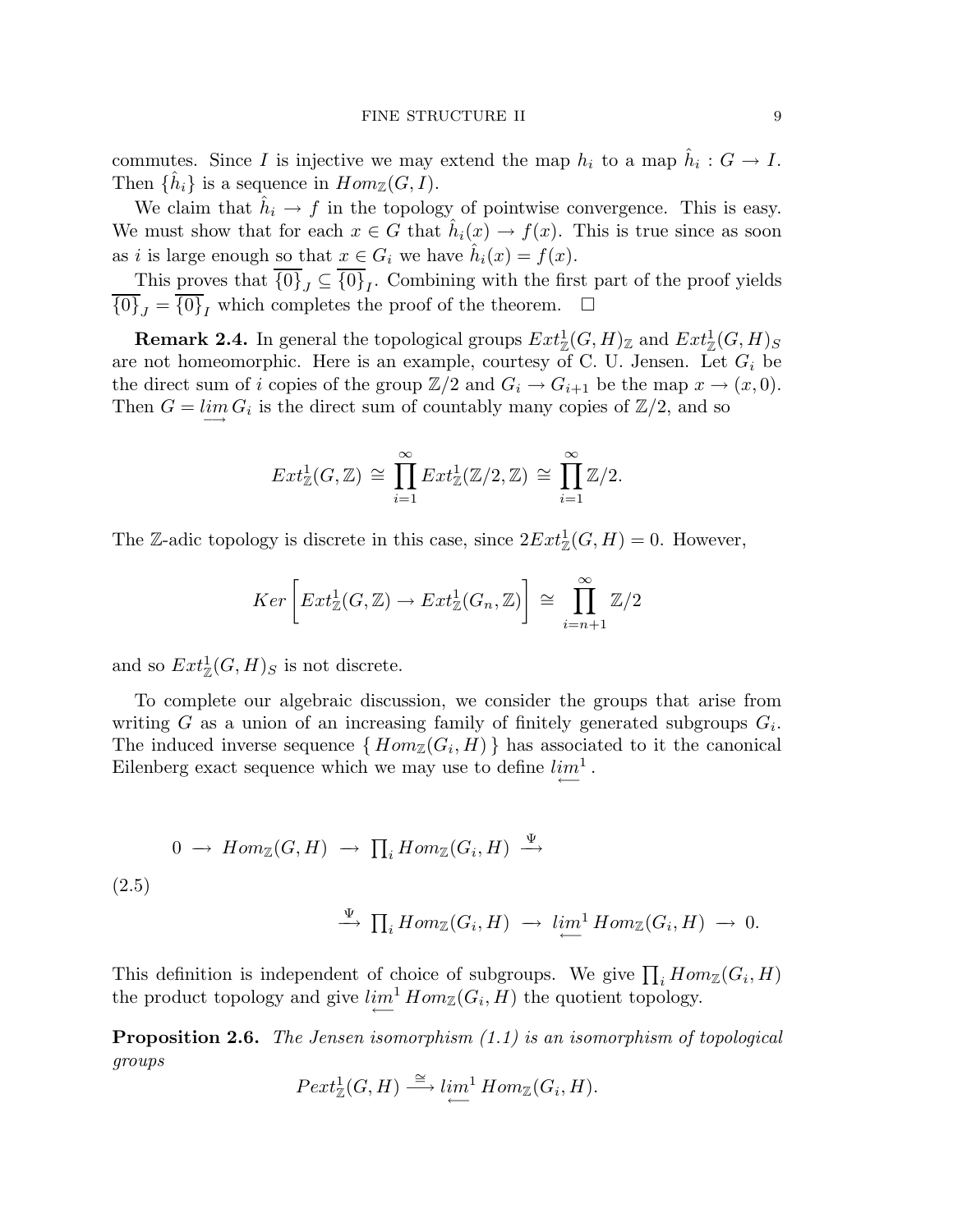*Proof.* We are given a direct sequence of abelian groups

$$
G_0 \to G_1 \to G_2 \to \ldots
$$

and this yields the canonical pure short exact sequence

$$
0 \to \oplus G_i \xrightarrow{\psi} \oplus G_i \to G \to 0.
$$

Apply the functor  $Hom_{\mathbb{Z}}(-, H)$  and one obtains the following commutative diagram with exact columns:

0 0 y y HomZ(G, H) <sup>∼</sup><sup>=</sup> −−−−→ lim←− HomZ(G<sup>i</sup> , H) y y HomZ(⊕G<sup>i</sup> , H) <sup>H</sup> −−−−→ Q HomZ(G<sup>i</sup> , H) yψ ∗ y Ψ HomZ(⊕G<sup>i</sup> , H) <sup>H</sup> −−−−→ Q HomZ(G<sup>i</sup> , H) y y Pext<sup>1</sup> Z (G, H) <sup>h</sup> −−−−→ lim<sup>1</sup> ←− HomZ(G<sup>i</sup> , H) y 0

where  $\Psi$  is the canonical Eilenberg map and H is the evident isomorphism of topological groups. Then the maps h and  $h^{-1}$  are continuous bijections, hence isomorphisms of topological groups.

 $\Box$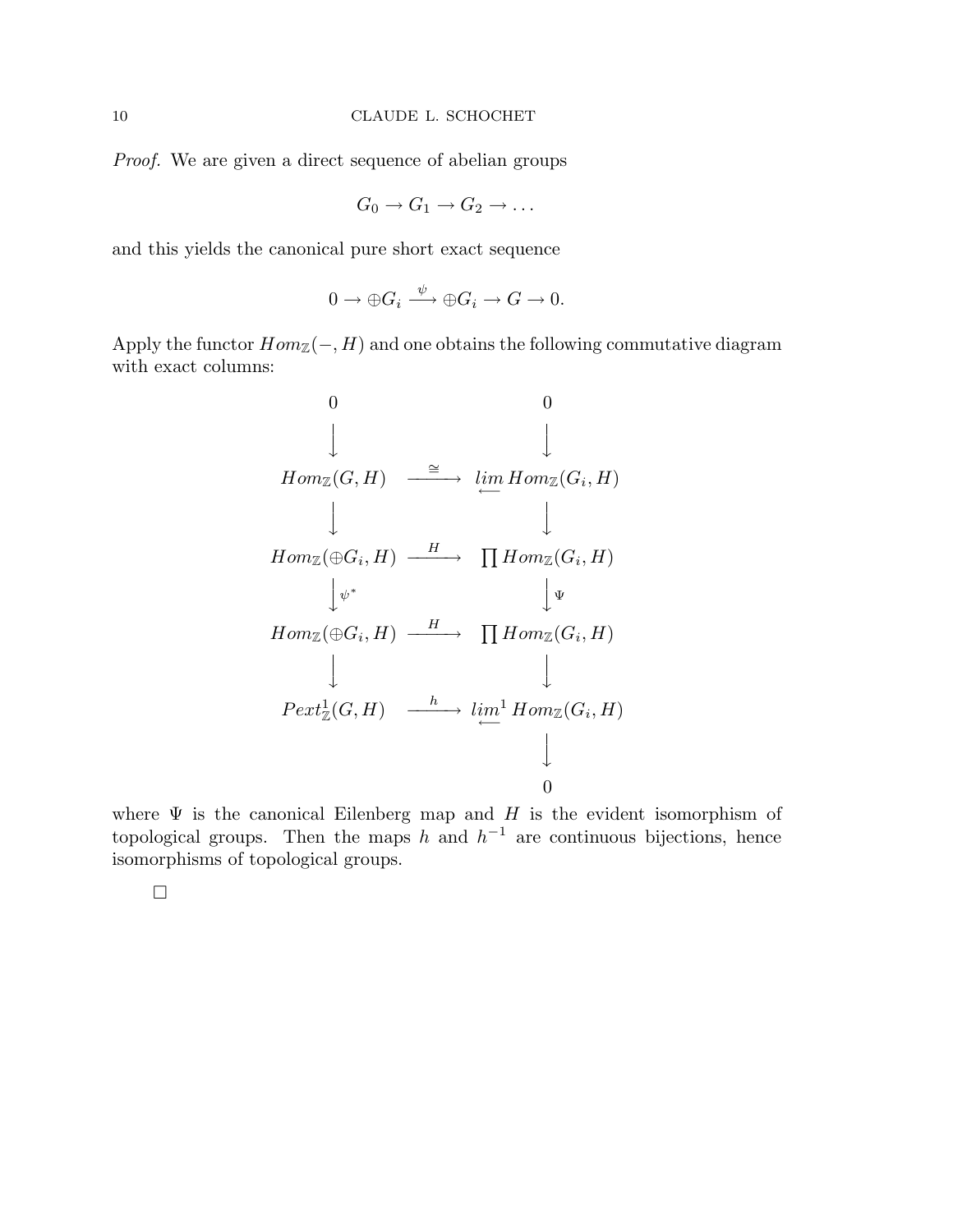## 3. Topologizing the  $KK$ -filtration diagram

In this section we topologize most of the terms in the  $KK$ -filtration diagram (1.4), show that each of the natural maps is continuous, that some are open, and as a consequence obtain a deeper understanding of the fine structure subgroup. All maps in this section not otherwise identified are identified in the KK-filtration diagram (1.4). The most important result for applications is Theorem 3.3, where we identify  $Z_*(A, B)$ , the closure of zero in the Kasparov groups, as  $Pext_{\mathbb{Z}}^1(K_*(A), K_*(B)).$ 

We begin by topologizing  $KK_*(A, B)$  with its natural analytic topology, as described in detail in [13]. (This arises from giving extensions the topology of pointwise convergence.) With respect to this topology  $KK_*(A, B)$  is a pseudopolonais topological group.

Let  $Z_*(A, B)$  denote the closure of zero in  $KK_*(A, B)$ . Any KK-equivalence of A to A′ induces an algebraic isomorphism

$$
KK_*(A',B) \cong KK_*(A,B).
$$

Since KK-pairings are continuous (this is the principal result of  $(13)$ ), it follows  $(13)$ , Theorem 5.1] that a KK-equivalence induces an isomorphism of topological groups. The closure of zero is of course preserved under such an isomorphism, and hence

$$
Z_*(A, B) \cong Z_*(A', B).
$$

The analogous result holds in the second variable.

Every  $C^*$ -algebra in the bootstrap category  $\mathcal N$  has a KK-filtration which is unique up to  $KK$ -equivalence. A  $KK$ -equivalence induces an isomorphism of topological groups, by [13, 5.1] and hence up to isomorphism of topological groups we may assume without loss of generality that each  $A$  has a  $KK$ -filtration, and the entire KK-filtration diagram depends only upon  $A$  and  $B$  and is natural in each variable.

The group  $Hom_{\mathbb{Z}}(K_*(A), K_*(B))$  is topologized as before by first declaring  $K_*(A)$  and  $K_*(B)$  to be discrete and then by using the topology of pointwise convergence on Hom. We may regard it as a subgroup of the countable (one for each element of  $K_*(A)$ ) product of copies of the (discrete) group  $K_*(B)$ . Thus  $Hom_{\mathbb{Z}}(K_*(A), K_*(B))$  has the structure of a polonais group.

We recall from [13, 7.4] that the natural index map

$$
\gamma: KK_*(A, B) \longrightarrow Hom_{\mathbb{Z}}(K_*(A), K_*(B))
$$

is continuous. Thus

$$
ker(\gamma) = Ext^1_{\mathbb{Z}}(K_*(A), K_*(B))_{rel}
$$

is a closed subgroup of  $KK_*(A, B)$  with the relative topology.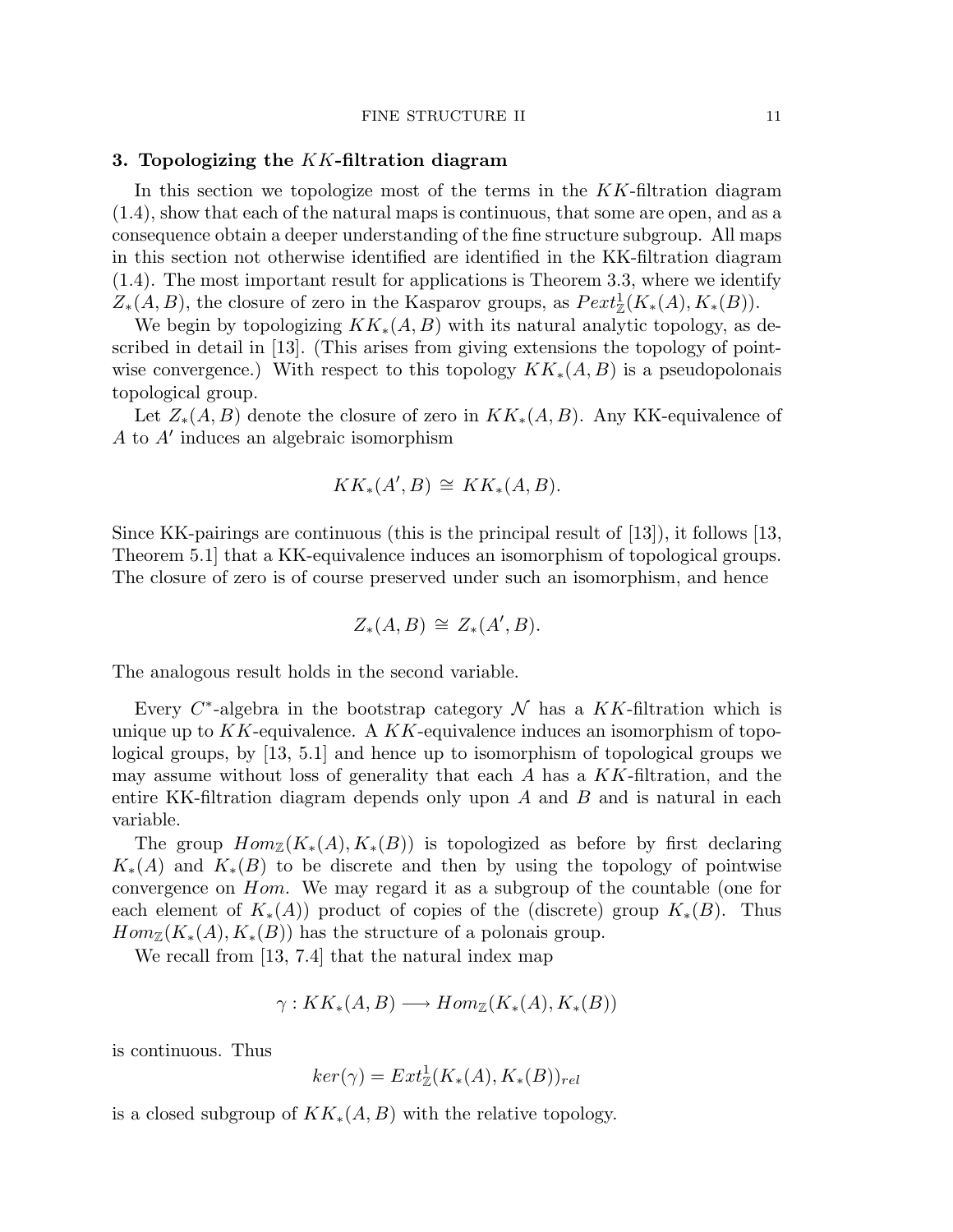Next we topologize the group  $\lim_{\longleftarrow} KK_*(A_i, B)$  by giving it the relative topology with respect to the natural inclusion

$$
\lim_{\longleftarrow} KK_*(A_i, B) \longrightarrow \prod_{i} KK_*(A_i, B).
$$

Note that each  $KK_*(A_i, B)$  is countable, complete, and hence discrete. Then it is easy to show that the maps  $\rho$  and  $\bar{\gamma}$  are continuous. Further, the map  $\bar{\gamma}$  is open since  $\gamma$  is open.

There are two reasonable topologies on the group  $\lim_{\longleftarrow} Ext^1_{\mathbb{Z}}(K_*(A_i), K_*(B)).$ One possibility is to give it the relative topology with respect to the inclusion  $\lim_{n \to \infty} \delta_i$ , or, equivalently, by giving it the relative topology in the group

$$
\prod_i Ext^1_{\mathbb{Z}}(K_*(A_i), K_*(B)).
$$

This topology we denote by  $\lim_{\longleftarrow} Ext^1_{\mathbb{Z}}(K_*(A_i), K_*(B))_{rel}.$ 

Alternately, we may topologize  $\lim_{\longleftarrow} Ext^1_{\mathbb{Z}}(K_*(A_i), K_*(B))$  as in Section 2 by giving it the quotient topology as a quotient of the group  $Ext^1_{\mathbb{Z}}(K_*(A), K_*(B))_I$  via the map  $\varphi$ . Denote this option by

$$
\lim_{\longleftarrow} Ext^1_{\mathbb{Z}}(K_*(A_i), K_*(B))_I.
$$

Under this option the map  $\varphi$  is continuous and open.

Proposition 3.1. *The natural map*

$$
\lim_{\longleftarrow} Ext^1_{\mathbb{Z}}(K_*(A_i), K_*(B))_I \longrightarrow \lim_{\longleftarrow} Ext^1_{\mathbb{Z}}(K_*(A_i), K_*(B))_{rel}
$$

*is a homeomorphism.*

*Proof.* We refer to diagram (1.4) for notation. The map  $\rho\delta$  is continuous (essentially by definition, in both cases) and the composition  $\tilde{\gamma}\rho\delta = 0$ , so that the image of  $\rho\delta$ lies in the image of the map  $\lim_{\epsilon \to 0} \delta_i$ . This implies that the natural map

$$
\rho \delta: Ext^1_{\mathbb{Z}}(K_*(A), K_*(B))_I \longrightarrow \lim_{\longrightarrow} Ext^1_{\mathbb{Z}}(K_*(A_i), K_*(B))_{rel}
$$

is continuous. It vanishes, of course, on the image of  $\psi$  and hence produces a continuous map  $I$  (the identity!)

$$
I: \lim_{\longleftarrow} Ext^1_{\mathbb{Z}}(K_*(A_i), K_*(B))_I \longrightarrow \lim_{\longleftarrow} Ext^1_{\mathbb{Z}}(K_*(A_i), K_*(B))_{rel}
$$

which is obviously an algebraic isomorphism.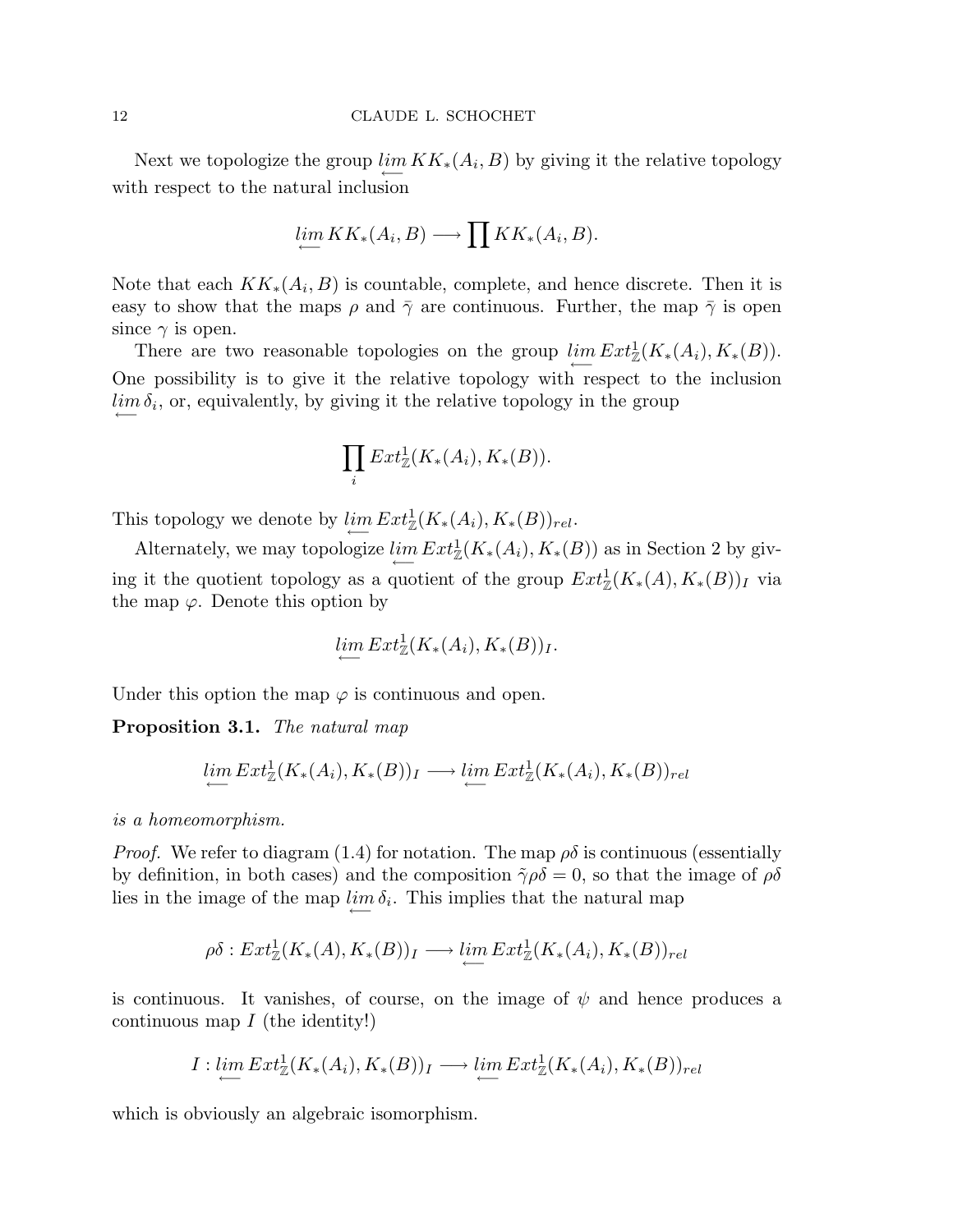We may explicitly construct the inverse to  $I$  as follows. Given any commuting diagram of abelian groups with exact rows



the Snake Lemma asserts that there is a long exact sequence

$$
0 \to Ker(\gamma') \to Ker(\gamma) \to Ker(\gamma'') \stackrel{\delta}{\to} Cok(\gamma') \to Cok(\gamma) \to Cok(\gamma'') \to 0
$$

We show [15] that in the context of topological groups the map  $\delta$  is a continuous algebraic isomorphism

$$
\delta: \lim_{\longleftarrow} Ext^1_{\mathbb{Z}}(K_*(A_i), K_*(B))_{rel} \longrightarrow \lim_{\longleftarrow} Ext^1_{\mathbb{Z}}(K_*(A_i), K_*(B))_I.
$$

Since  $\delta^{-1} = I$  our results imply that I is an open map and thus is an isomorphism of topological groups.  $\Box$ 

Henceforth we shall use the notation  $\lim_{\longleftarrow} Ext^1_{\mathbb{Z}}(K_*(A_i), K_*(B))$  without subscript to indicate the topological group.

Thus we conclude:

Proposition 3.2. *The right column of the* KK*-diagram is a short exact sequence of topological groups. The map*  $\bar{\gamma}$  *is continuous and open, hence a quotient map,* and  $\lim_{\longleftarrow} Ext^1_{\mathbb{Z}}(K_*(A_i), K_*(B))$  *is a closed subgroup of the group*  $\lim_{\longleftarrow} KK_*(A_i, B)$ *.* 

 $\Box$ 

**Theorem 3.3.** *Suppose that*  $A \in \mathcal{N}$ *. Then the closure of zero in*  $KK_*(A, B)$  *is* the group  $Pext_{\mathbb{Z}}^1(K_*(A), K_*(B))$ . That is,

$$
Z_*(A, B) = \text{Pext}^1_{\mathbb{Z}}(K_*(A), K_*(B)).
$$

*Proof.* In light of Theorem 2.3, it suffices to show that  $Z_*(A, B) = \{0\}_I$ . First we show that the identity map

$$
Ext^1_{\mathbb{Z}}(K_*(A), K_*(B))_I \longrightarrow Ext^1_{\mathbb{Z}}(K_*(A), K_*(B))_{rel}
$$

is continuous. For this we must recall parts of the proof of the UCT.

Recall that a geometric injective resolution of  $K_*(B)$  is a sequence

$$
0 \to I_0 \to I_1 \to SB \to 0
$$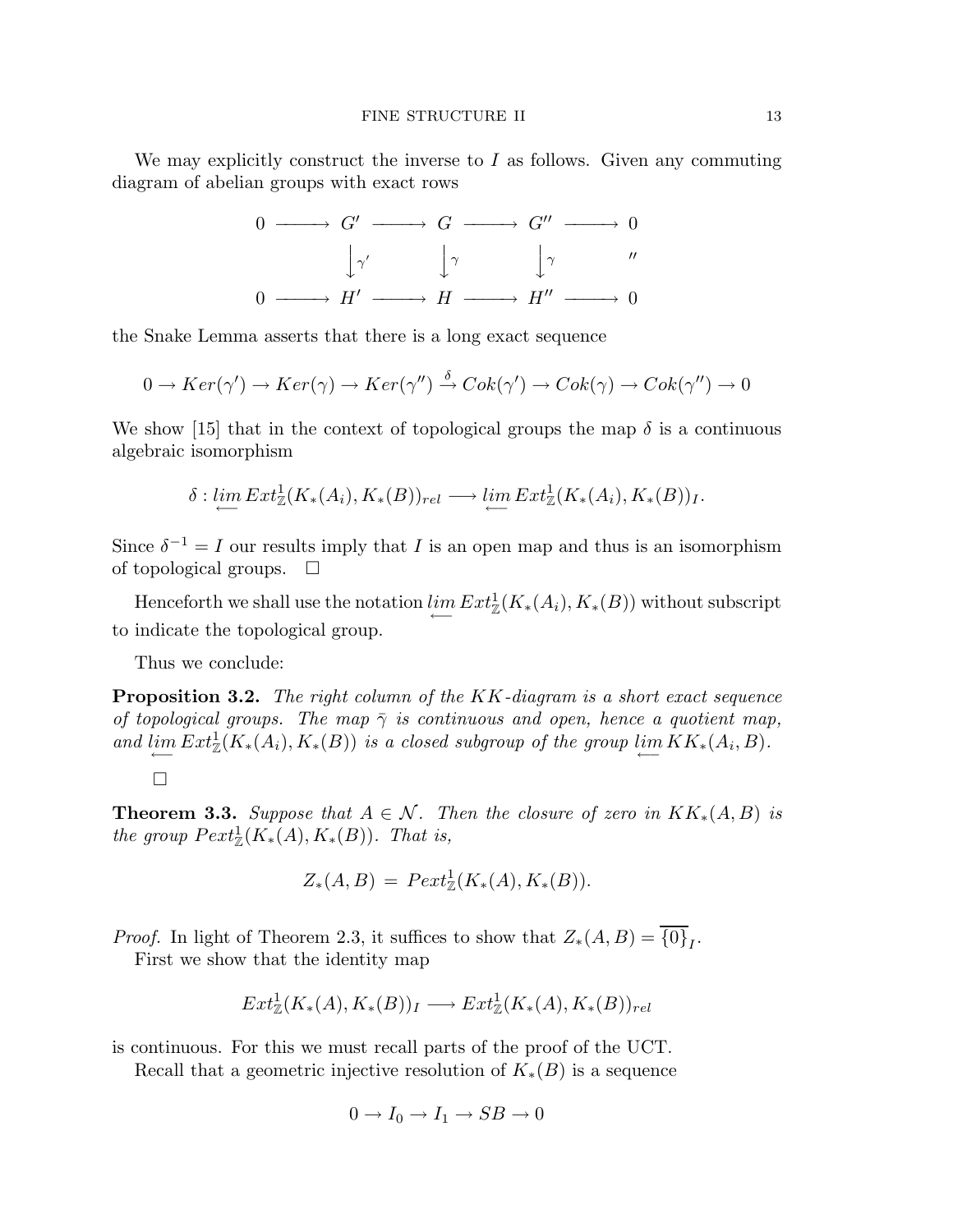where  $I_0$  is an ideal in  $I_1, K_*(I_j)$  is injective (that is, divisible) for each j, and the resulting K-theory long exact sequence degenerates into an injective resolution of  $K_*(B)$  of the form

$$
0 \to K_*(B) \to K_*(I_0) \to K_*(I_1) \to 0.
$$

These exist and are key to our proof of the UCT [9].

Consider the natural commuting diagram

(3.4) 0 y y KK∗(A, B) γ −−−−→ HomZ(K∗(A), K∗(B)) yfˆ∗ yf∗ KK∗(A, I0) <sup>γ</sup><sup>0</sup> −−−−→ HomZ(K∗(A), K∗(I0)) ygˆ∗ y g∗ KK∗(A, I1) <sup>γ</sup><sup>1</sup> −−−−→ HomZ(K∗(A), K∗(I1)) y δˆ∗ y δ∗ KK∗(A, B) Ext<sup>1</sup> Z (K∗(A), K∗(B)) yfˆ∗ y 0

The maps  $\gamma_1$  and  $\gamma_0$  are isomorphisms by the UCT, since the  $K_*(I_j)$  are injective, and thus isomorphisms of topological groups, by [13, 4.6]. The left column is exact by exactness properties of the Kasparov groups, and the right column is exact by the usual  $Hom\text{-}Ext$  exact sequence.

Both of the topologies of interest to us arise in this diagram. Specifically,

$$
Ext^1_{\mathbb{Z}}(K_*(A), K_*(B))_{rel} \cong Im(\hat{\delta}_*)_{rel}
$$

by the proof of the UCT [9], and

$$
Ext^1_{\mathbb{Z}}(K_*(A), K_*(B))_I \cong Im(\delta_*)_{quot}
$$

by definition.

It is clear from the diagram that the identity map

$$
Ext^1_{\mathbb{Z}}(K_*(A), K_*(B))_I \longrightarrow Ext^1_{\mathbb{Z}}(K_*(A), K_*(B))_{rel}
$$

is continuous. This immediately implies that  $\overline{\{0\}}_I \subseteq \overline{\{0\}}_{rel}.$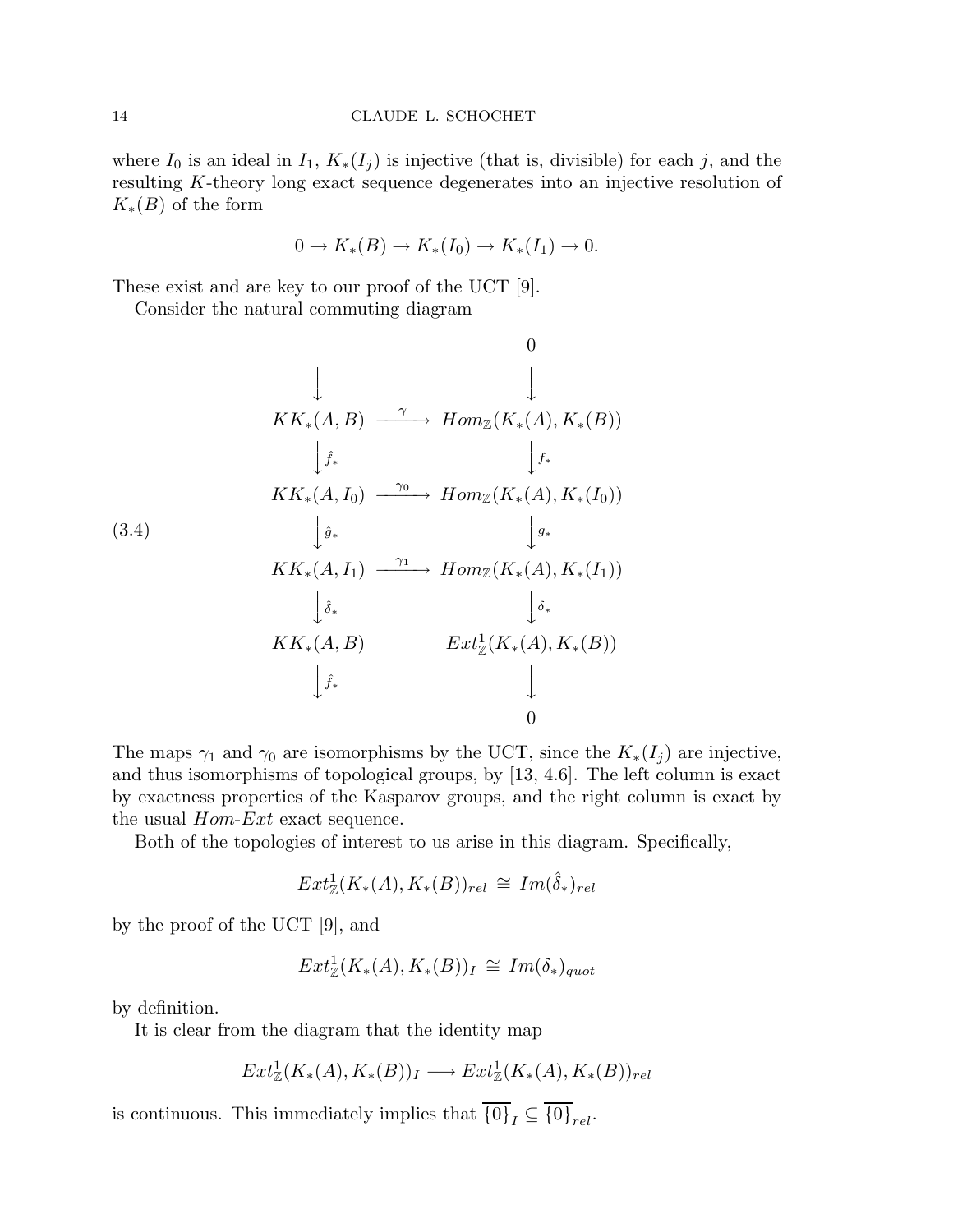Now consider the canonical map

$$
\varphi: Ext^1_{\mathbb{Z}}(K_*(A), K_*(B)) \longrightarrow \varprojlim Ext^1_{\mathbb{Z}}(K_*(A_i, K_*(B)).
$$

This map is continuous in both topologies, and the two induced topologies coincide on  $Ext^1_{\mathbb{Z}}(K_*(A_i,K_*(B))$  by Proposition 3.1. Thus the map  $\varphi_{rel}$  is a continuous homomorphism from  $Ext^1_{\mathbb{Z}}(K_*(A), K_*(B))_{rel}$  to a Hausdorff topological group. So  $Z_*A, B$ ) must be contained in  $Ker(\varphi)$ . We know that

$$
Ker(\varphi) \cong \text{Pext}^1_{\mathbb{Z}}(K_*(A), K_*(B)) \cong \overline{\{0\}}_I
$$

and hence  $Z_*(A, B) \subseteq \{0\}_I$ . Putting together the information from the previous paragraph yields  $Z_*(A, B) = \{0\}_I$  as claimed.

 $\Box$ 

Next we look carefully at the first row of the KK-diagram, the Milnor  $\lim_{\longleftarrow}$ sequence. As usual we assume that  $A \in \mathcal{N}$ .

Proposition 3.5. *The natural map*

$$
\rho: KK_*(A, B) \to \lim_{\longleftarrow} KK_*(A_i, B)
$$

*is continuous and open.*

*Proof.* Continuity is obvious. We must show that  $\rho$  is open. Note that

$$
Ker(\rho) \cong Z_*(A, B)
$$

by Theorem 3.3. The proof then comes down to an easy lemma.

Lemma 3.6. *Suppose that* G *is a pseudopolonais group with Hausdorff quotient group*  $\overline{G}$ *. Then the natural map*  $\rho$  :  $\overline{G} \rightarrow \overline{G}$  *is open.* 

*Proof.* Suppose that U is an open neighborhood of  $0 \in G$ . It suffices to show that  $\rho^{-1}\rho(U)$  is open in G. But  $\rho^{-1}\rho(U) = U$ .  $\Box$ 

Proposition 3.7. *The right column of diagram 1.4 is a short exact sequence of*  $p$ olonais groups. The group  $Im(\lim_{\longleftarrow} \delta_i)$  is a closed subgroup. The function  $\lim_{\longleftarrow} \delta_i$  is *an open map onto its image.* If  $\lim_{\longleftarrow} \delta_i$  is a bijection then it is an isomorphism of *topological groups.*

*Proof.* Each of the groups in the sequence is polonais by earlier results. Then

$$
Im(\lim_{\longleftarrow} \delta_i) = Ker(\bar{\gamma})
$$

is a closed subgroup. The map  $\lim_{\longleftarrow} \delta_i$  is an open map onto its image by [13, 6.4(1)], and if it is a bijection then it is continuous, open, and hence a homeomorphism.  $\Box$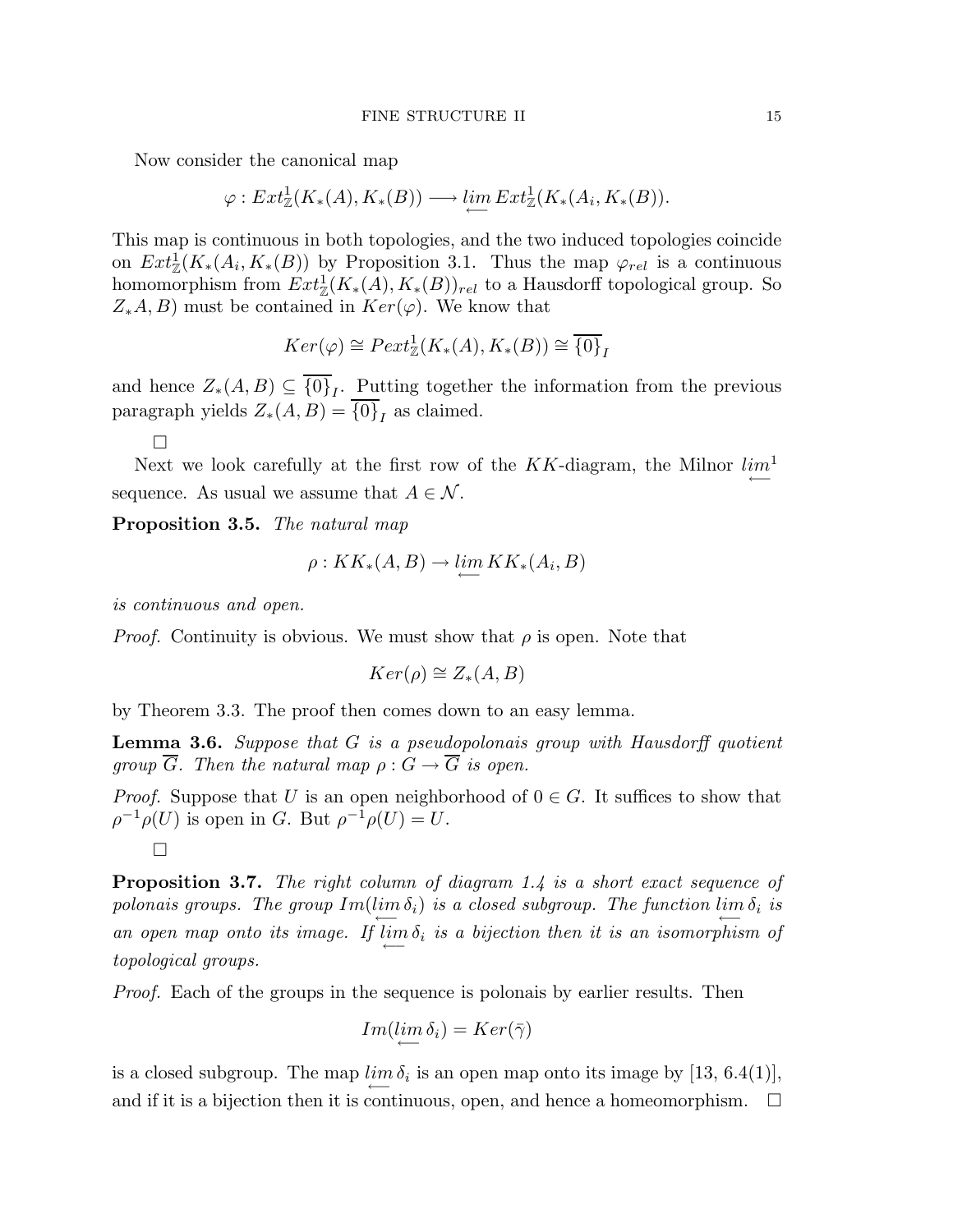# 4. Topologizing the UCT

In this section we complete our topological results and show how these results fit together in the UCT. We show that each of the algebraic splittings of the UCT produced by [9] is continuous. Finally, we demonstrate how to realize Jensen's counterexample (2.4) geometrically.

Our first task is to study the various  $\lim_{n \to \infty} \frac{1}{n}$  terms that arise.

The first topology that we consider on the group  $\lim_{\longleftarrow} K K_*(A_i, B)$  is the relative topology as a subspace of  $KK_*(A, B)$  via the map  $\sigma$ . We denote this by  $\lim_{\longleftarrow} K K_*(A_i, B)_{rel}$ . It is clear that the Jensen isomorphism induces a natural isomorphism of topological groups

$$
\lim_{\longleftarrow}^1 KK_*(A_i, B)_{rel} \cong \text{Pext}^1_{\mathbb{Z}}(K_*(A), K_*(B))_{rel}
$$

and we know by (3.3) that

$$
Pext_{\mathbb{Z}}^1(K_*(A), K_*(B))_{rel} \cong Z_*(A, B).
$$

We summarize:

Proposition 4.1. *The Milnor sequence*

$$
0 \to \lim_{\longrightarrow}^1 KK_*(A_i, B)_{rel} \xrightarrow{\sigma} KK_*(A, B) \xrightarrow{\rho} \lim_{\longleftarrow} KK_*(A_i, B) \to 0
$$

*is a short exact sequence of topological groups, the map* ρ *is open and hence a* quotient map, and the group  $\lim_{\longrightarrow} KK_*(A_i, B) \cong Z_*(A, B)$  is the closure of zero in *the analytic topology on* KK*.*

We note that the group  $\lim_{\longleftarrow} KK_*(A_i, B)$  appears in the work of Rørdam, Dadarlat and Loring and is there denoted  $KL_*(A, B)$ . Proposition 4.1 implies that this group is the Hausdorff quotient of  $KK_*(A, B)$ :

$$
KL_*(A, B) \cong \frac{KK_*(A, B)}{Z_*(A, B)}.
$$

The group  $\lim_{\longleftarrow} K K_*(A_i, B)$  may also have the quotient topology obtained as a quotient of the group

$$
\prod KK_*(A_i,B)
$$

as in diagram (2.5), but this topology coincides with relative topology by Proposition 2.6. Similarly there is a natural isomorphism of topological groups

$$
\lim_{\longleftarrow}^1 Hom_{\mathbb{Z}}(K_*(A_i), K_*(B))_{quot} \cong \lim_{\longleftarrow}^1 Hom_{\mathbb{Z}}(K_*(A_i), K_*(B))_{rel}
$$

and so we write this group henceforth without subscript.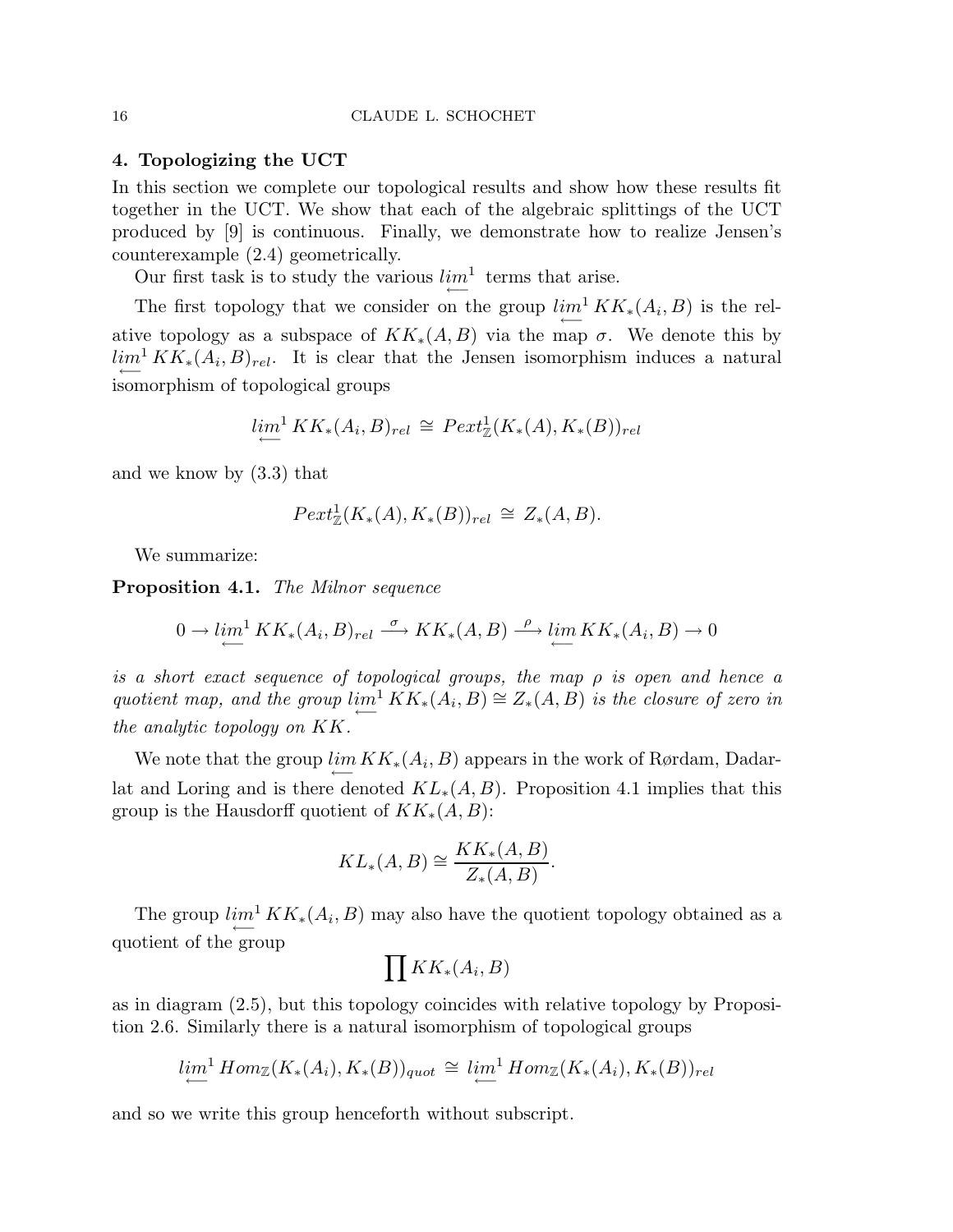**Theorem 4.2.** *Suppose that*  $\{A_i\}$  *is a KK-filtration of*  $A \in \mathcal{N}$ *. Then the natural isomorphism*

$$
\lim_{\longleftarrow} \mathcal{C}_i : \lim_{\longleftarrow} \, KK_*(A_i, B) \longrightarrow \lim_{\longleftarrow} \, Hom_{\mathbb{Z}}(K_*(A_i), K_*(B))
$$

*is an isomorphism of topological groups.*

*Proof.* For each *i* there is a UCT sequence

$$
0 \to Ext^1_{\mathbb{Z}}(K_*(A_i), K_*(B)) \to KK_*(A_i, B) \to Hom_{\mathbb{Z}}(K_*(A_i), K_*(B)) \to 0
$$

and these form an inverse system of short exact sequences. This yields a six term  $\lim_{n \to \infty} - \lim_{n \to \infty} \frac{1}{n}$  sequence. However,

$$
\lim_{\longleftarrow} \frac{1}{2} Ext^1_{\mathbb{Z}}(G_i, H) = 0.
$$

by the results of Roos [8]. Then one obtains the algebraic isomorphism

$$
\lim_{\longleftarrow}^1 \gamma_i : \lim_{\longleftarrow}^1 KK_*(A_i, B) \longrightarrow \lim_{\longleftarrow}^1 Hom_{\mathbb{Z}}(K_*(A_i), K_*(B))
$$

The isomorphism is continuous, by construction, so it suffices to prove that the map  $\lim_{\longleftarrow} \frac{1}{\gamma_i}$  is an open map. Each map

$$
\gamma_i: KK_*(A_i, B) \to Hom_{\mathbb{Z}}(K_*(A_i), K_*(B))
$$

is open (since the UCT splits topologically) and thus the map  $\prod \gamma_i$  is open in the commutative diagram

$$
\prod K K_*(A_i, B) \xrightarrow{\prod \gamma_i} \prod Hom_{\mathbb{Z}}(K_*(A_i), K_*(B))
$$
\n
$$
\downarrow \Psi
$$
\n
$$
\prod K K_*(A_i, B) \xrightarrow{\prod \gamma_i} \prod Hom_{\mathbb{Z}}(K_*(A_i), K_*(B))
$$
\n
$$
\downarrow \pi
$$
\n
$$
\lim_{\longleftarrow} K K_*(A_i, B) \xrightarrow{\lim_{\longleftarrow} \gamma_i} \lim_{\longleftarrow} \lim_{\longleftarrow} \lim_{\longleftarrow} (K_*(A_i), K_*(B))
$$
\n
$$
\downarrow
$$
\n0\n0

The maps  $\pi$  and  $\pi'$  are continuous and open quotient maps. This shows that  $(lim^1 \gamma_i)\pi$  is open, which implies that  $\lim_{\longleftarrow} \gamma_i$  is open.  $\Box$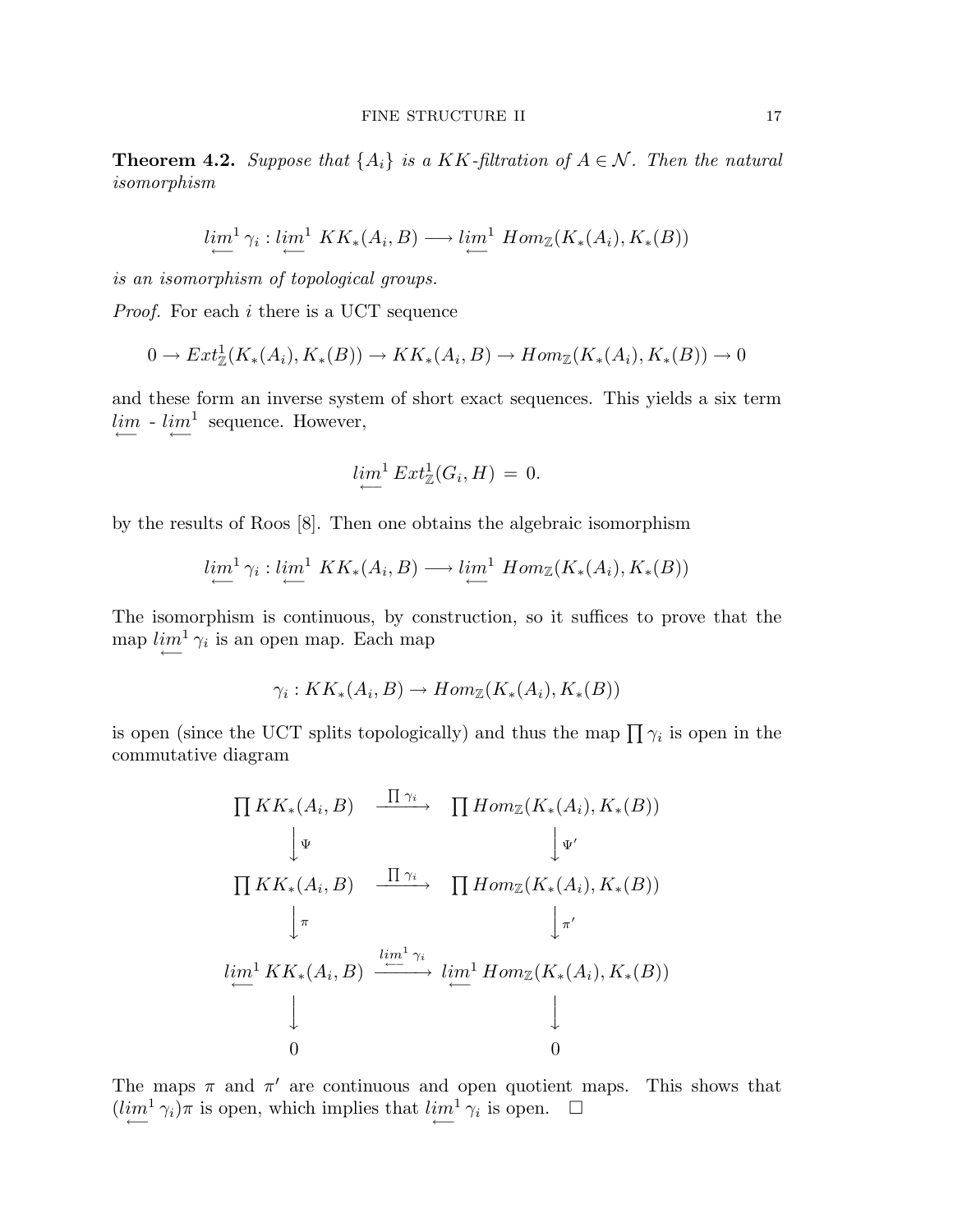We note that there is another possible topology on  $KK_*(A, B)$ , namely that obtained by taking the sequence of subgroups

$$
Ker\bigg[KK_*(A,B)] \longrightarrow KK_*(A_i,B)\bigg]
$$

and the induced topology on  $Ext^1_{\mathbb{Z}}(K_*(A), K_*(B))$  obtained by the associated sequence of subgroups

$$
Ker\bigg[Ext^1_{\mathbb{Z}}(K_*(A), K_*(B)) \longrightarrow Ext^1_{\mathbb{Z}}(K_*(A_i), K_*(B))\bigg].
$$

We denote this topology by using  $M$  as a subscript.

The following Proposition will be used in the proof of Proposition 4.4. Recall that for any topological group G,  $G_o$  denotes the closure of zero, and  $\overline{G} = G/G_o$ , denotes the maximal Hausdorff quotient group of G.

Proposition 4.3. *Suppose given a commutative diagram of pseudopolonais groups*

$$
0 \longrightarrow G_o \longrightarrow G \xrightarrow{\pi_G} \overline{G} \longrightarrow 0
$$

$$
\downarrow \lambda_o \qquad \downarrow \lambda \qquad \downarrow \overline{\lambda}
$$

$$
0 \longrightarrow H_o \longrightarrow H \xrightarrow{\pi_H} \overline{H} \longrightarrow 0
$$

*with*  $\bar{\lambda}$  *an isomorphism of topological groups and*  $\lambda_o$  *and*  $\lambda$  *algebraic isomorphisms. Then*  $\lambda$  *and*  $\lambda_o$  *are isomorphisms of topological groups. Consequently, any algebraic splitting*  $\overline{G} \rightarrow G$  *is continuous.* 

*Proof.* The map  $\lambda_0$  is an algebraic isomorphism of topological groups with the indiscrete topology and is automatically a homeomorphism. So we concentrate upon  $\lambda$ .

Let U be an open neighborhood of the origin in H. Then  $U = U + H_o = \pi_H^{-1} \pi_H U$ is saturated and hence  $\pi_H(U)$  is open in  $\overline{H}$ . Then

$$
\lambda^{-1}U = \pi_G^{-1}\bar{\lambda}^{-1}\pi_H U = (\bar{\lambda}\pi_G)^{-1}\pi_H U.
$$

The map  $\bar{\lambda}\pi_G$  is continuous,  $\pi_H C$  is open, and hence  $\lambda^{-1}C$  is open in G. Thus  $\lambda$ is continuous.

Reversing the roles of G and H by symmetry,  $\lambda^{-1}$  is also continuous, and hence  $\lambda$  is an isomorphism of topological groups.  $\Box$ 

Proposition 4.4. *There are natural isomorphisms of topological groups*

$$
Ext^1_{\mathbb{Z}}(K_*(A), K_*(B))_M \cong Ext^1_{\mathbb{Z}}(K_*(A), K_*(B))_J
$$
  
\n
$$
\cong Ext^1_{\mathbb{Z}}(K_*(A), K_*(B))_{rel}
$$
  
\n
$$
\cong Ext^1_{\mathbb{Z}}(K_*(A), K_*(B))_I
$$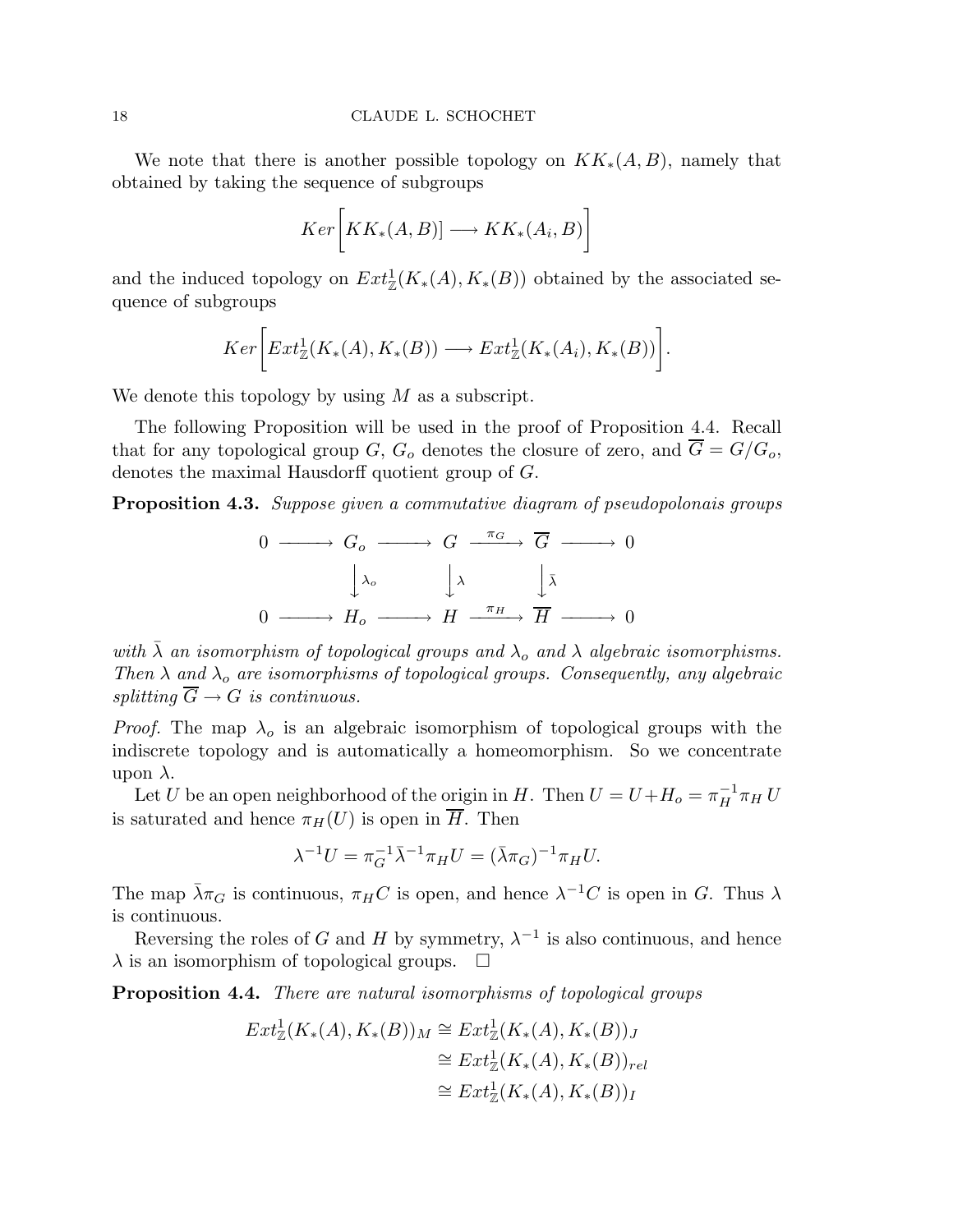*Proof.* The first isomorphism is a consequence of the technique of KK-filtration, since any increasing sequence of subgroups of  $K_*(A)$  may be realized as a sequence of the form  ${K_*(A_i)}$ . For the second we argue as follows. The natural map

$$
\iota: Ext^1_{\mathbb{Z}}(K_*(A), K_*(B))_J \to Ext^1_{\mathbb{Z}}(K_*(A), K_*(B))_{rel}
$$

is continuous and induces a commuting diagram

$$
0 \to \overline{\{0\}}_J \to \operatorname{Ext}^1_{\mathbb{Z}}(K_*(A), K_*(B))_J \to \varprojlim \operatorname{Ext}^1_{\mathbb{Z}}(K_*(A_i), K_*(B)) \to 0
$$
  

$$
\downarrow \iota
$$
  

$$
0 \to \overline{\{0\}}_{rel} \to \operatorname{Ext}^1_{\mathbb{Z}}(K_*(A), K_*(B))_{rel} \to \varprojlim \operatorname{Ext}^1_{\mathbb{Z}}(K_*(A_i), K_*(B)) \to 0.
$$

We deliberately do not put subscripts on the term  $\lim_{\longleftarrow} Ext^1_{\mathbb{Z}}(K_*(A_i), K_*(B))$  since we know that the topologies on this term are homeomorphic. Now  $\iota'$  is an algebraic and hence a topological isomorphism, and  $\iota''$  is an isomorphism of topological groups as well. So we apply Proposition 4.3 to conclude that  $\iota$  is also an isomorphism of topological groups.

A similar argument shows that the natural map

$$
\iota: Ext^1_{\mathbb{Z}}(K_*(A), K_*(B))_I \to Ext^1_{\mathbb{Z}}(K_*(A), K_*(B))_{rel}
$$

is an isomorphism of topological groups. The key point is that  $\iota$  is continuous, and this follows as in  $(3.4)$ 

We assume as usual that  $A \in \mathcal{N}$ , so that the UCT holds. This takes the form of a natural short exact sequence [7]

$$
0 \to Ext^1_{\mathbb{Z}}(K_*(A), K_*(B)) \longrightarrow KK_*(A, B) \to Hom_{\mathbb{Z}}(K_*(A), K_*(B)) \to 0
$$

and  $KK_*(A, B)$  has a natural structure as a pseudopolonais topological group,

**Theorem 4.5.** Suppose that  $A \in \mathcal{N}$ . Then each of the splittings of the Universal *Coefficient Theorem constructed in* [9] *is continuous, and for each splitting the resulting (unnatural) algebraic isomorphism*

$$
KK_*(A, B) \cong Hom_{\mathbb{Z}}(K_*(A), K_*(B)) \oplus Ext^1_{\mathbb{Z}}(K_*(A), K_*(B))_{rel}
$$

*is an isomorphism of pseudopolonais groups. If* K∗(A) *is finitely generated then the group* KK∗(A, B) *is polonais.*

*Proof.* The splittings are constructed as follows. Choose KK-equivalences

$$
A \approx A_0 \oplus A_1 \qquad \qquad B \approx B_0 \oplus B_1.
$$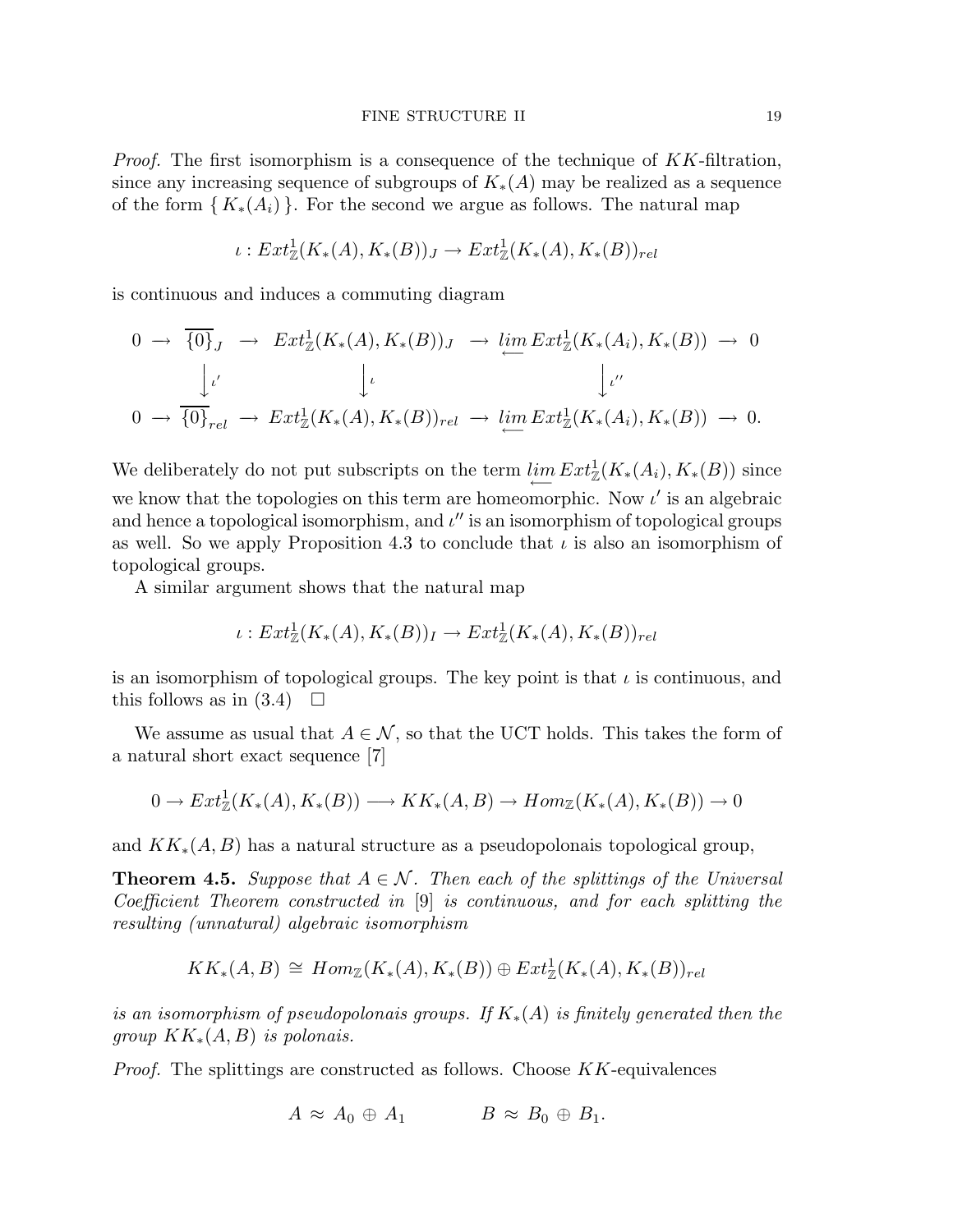with

$$
K_i(A_j) = K_i(B_j) = 0 \qquad i \neq j
$$

Then the UCT breaks down into the direct sum of four sequences and since a KKequivalence is a homeomorphism it is enough to consider two of these cases, say  $A_0$ ,  $B_0$  and  $A_0$ ,  $B_1$ , and furthermore we may assume that each  $A_i$  is KK-filtered.

First assume that  $A = A_0$  and  $B = B_0$ . Then there is only one UCT map which is nontrivial, namely

$$
\gamma: KK_0(A, B) \longrightarrow Hom_{\mathbb{Z}}(K_*(A), K_*(B))_0 \cong Hom_{\mathbb{Z}}(K_0(A), K_0(B)).
$$

This map is an isomorphism, and it is an isomorphism of topological groups by [13, 4.6]. So  $\Gamma = \gamma^{-1}$  is a continuous splitting.

In the case  $A = A_0$  and  $B = B_1$  the map

$$
\delta: Ext^1_{\mathbb{Z}}(K_*(A), K_*(B))_{rel} \longrightarrow KK_*(A, B)
$$

is an isomorphism, by the UCT, and it is continuous. To show that it is an isomorphism we consider the commuting diagram with exact columns:

$$
\begin{array}{cccc}\n & 0 & & 0 \\
& \downarrow & & \downarrow \\
& \downarrow & & \downarrow \\
& \downarrow & & \downarrow \\
& \downarrow & & \downarrow \\
& \downarrow & & \downarrow \\
& \downarrow & & \downarrow \\
& \downarrow & & \downarrow \\
& \downarrow & & \downarrow \\
& \downarrow & & \downarrow \\
& \downarrow & & \downarrow \\
& \downarrow & & \downarrow \\
& \downarrow & & \downarrow \\
& \downarrow & & \downarrow \\
& \downarrow & & \downarrow \\
& \downarrow & & \downarrow \\
& \downarrow & & \downarrow \\
& \downarrow & & \downarrow \\
& \downarrow & & \downarrow \\
& \downarrow & & \downarrow \\
& \downarrow & & \downarrow \\
& \downarrow & & \downarrow \\
& \downarrow & & \downarrow \\
& \downarrow & & \downarrow \\
& \downarrow & & \downarrow \\
& \downarrow & & \downarrow \\
& \downarrow & & \downarrow \\
& \downarrow & & \downarrow \\
& \downarrow & & \downarrow \\
& \downarrow & & \downarrow \\
& \downarrow & & \downarrow \\
& \downarrow & & \downarrow \\
& \downarrow & & \downarrow \\
& \downarrow & & \downarrow \\
& \downarrow & & \downarrow \\
& \downarrow & & \downarrow \\
& \downarrow & & \downarrow \\
& \downarrow & & \downarrow \\
& \downarrow & & \downarrow \\
& \downarrow & & \downarrow \\
& \downarrow & & \downarrow \\
& \downarrow & & \downarrow \\
& \downarrow & & \downarrow \\
& \downarrow & & \downarrow \\
& \downarrow & & \downarrow \\
& \downarrow & & \downarrow \\
& \downarrow & & \downarrow \\
&
$$

The horizontal maps are algebraic isomorphisms. The map  $\delta'$  is the identity map of topological groups. The map  $\delta''$  is an isomorphism by Proposition 3.2. Thus we may apply [13, Th. 6.5] to conclude that the map  $\delta$  is an isomorphism of topological groups.

Finally, if  $K_*(A)$  is finitely generated then Ext is countable, by 1.5, and the result follows.  $\square$ 

Remark 4.6. We may realize the Jensen example (2.4) as follows. Choose  $C^*$ -algebras  $A, B \in \mathcal{N}$  with

$$
K_0(A) = \bigoplus_{1}^{\infty} \mathbb{Z}/2
$$
  $K_0(B) = \mathbb{Z}/2$   $K_1(A) = K_1(B) = 0.$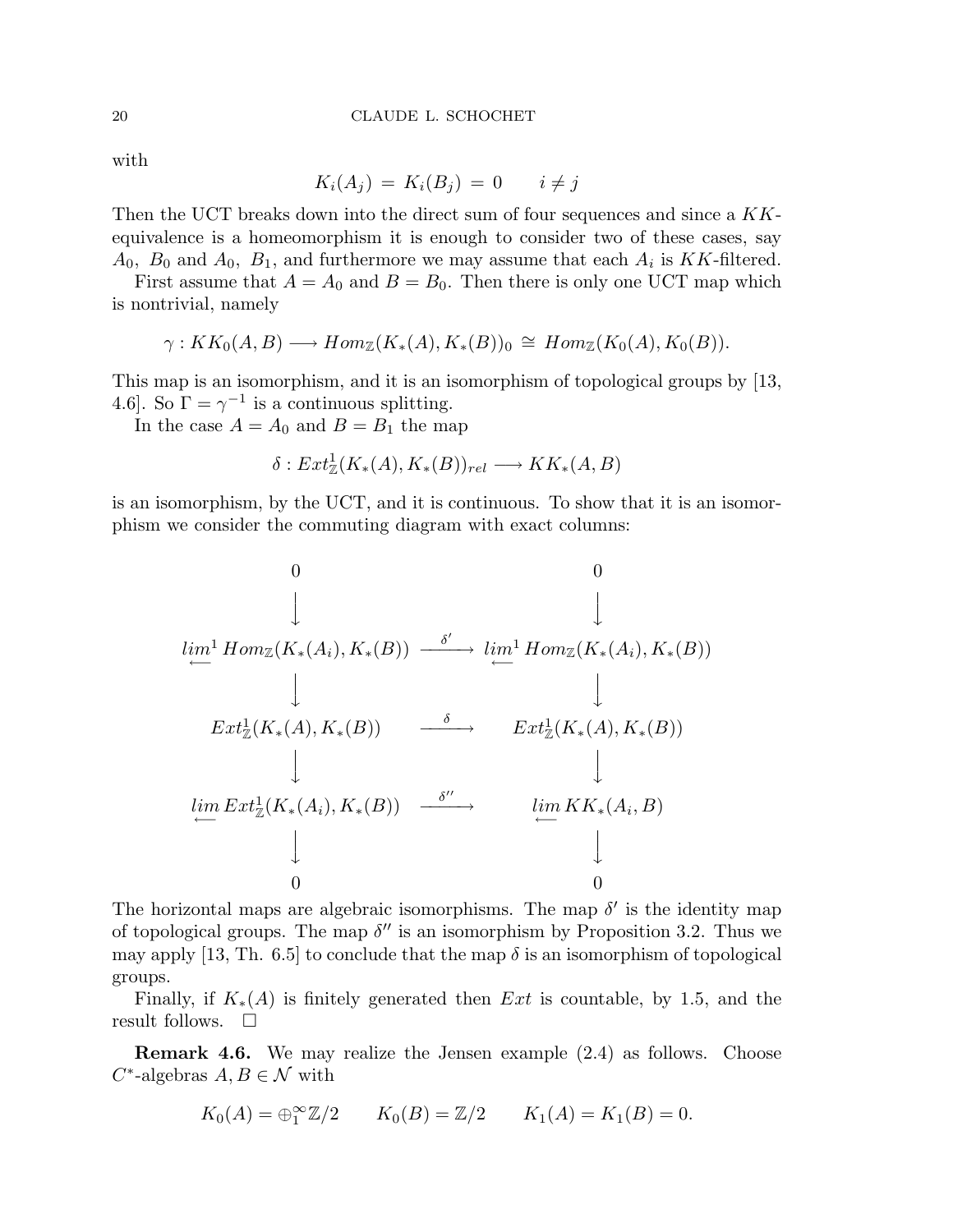(Such  $C^*$ -algebras exist and are unique up to  $KK$ -equivalence by the proof of the UCT.) Then

$$
KK_1(A, B) \cong Ext^1_{\mathbb{Z}}(K_0(A), K_0(B)) \cong Ext^1_{\mathbb{Z}}(\bigoplus_{1}^{\infty} \mathbb{Z}/2, \mathbb{Z}/2) \cong \prod_{1}^{\infty} \mathbb{Z}/2
$$

and applying the analysis of 2.4 we see that  $Ext^1_{\mathbb{Z}}(K_*(A), K_*(B))_{\mathbb{Z}}$  is not homeomorphic to  $Ext^1_{\mathbb{Z}}(K_*(A), K_*(B))_J$ .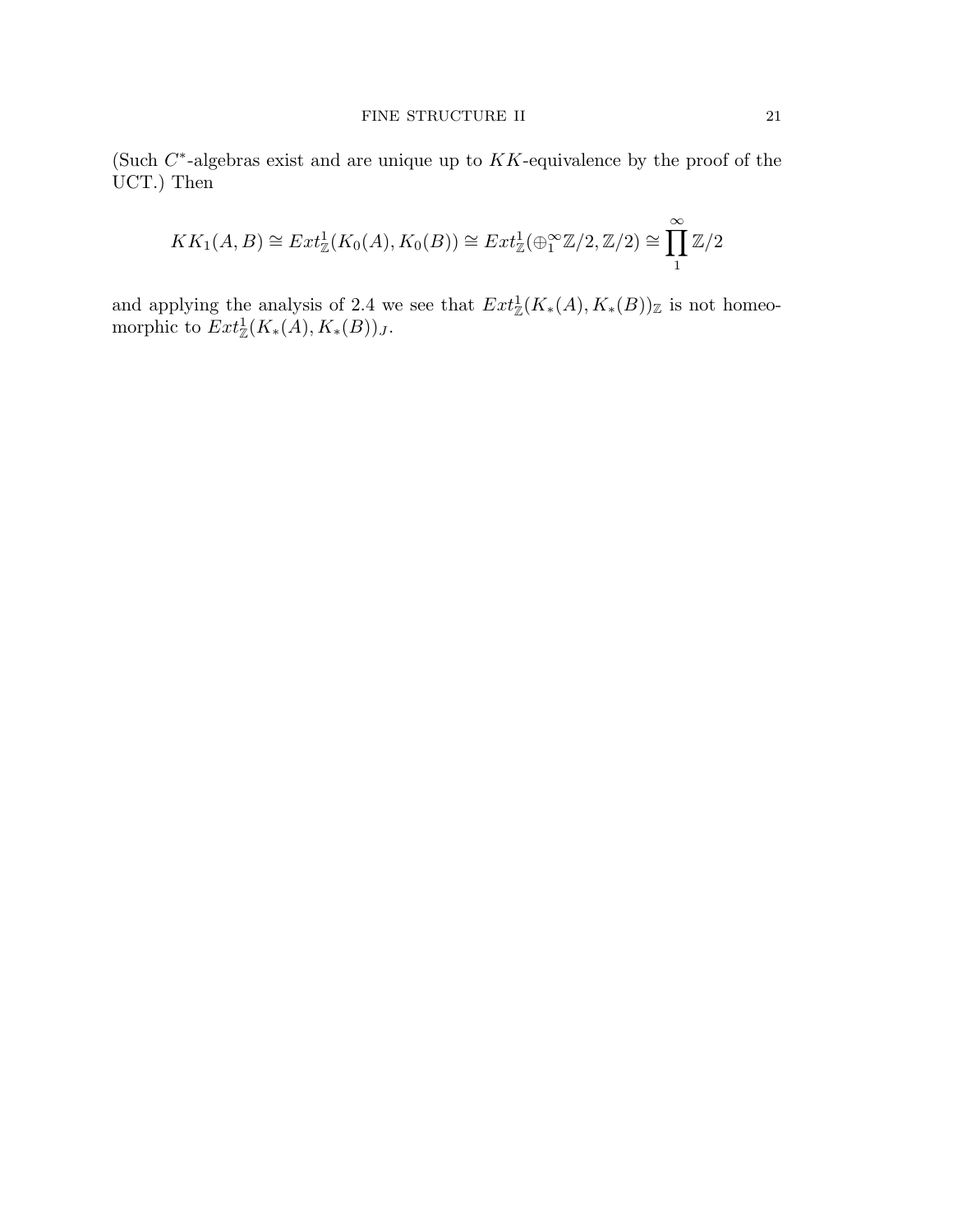# 5. Splitting Obstructions

In this section we introduce splitting obstructions  $m(A, B)$  and  $j(A, B)$  associated to the Milnor and Jensen sequences respectively and show how they are related. We demonstrate that if either  $K_*(A)$  or  $K_*(B)$  is torsionfree then both sequences split. We also give an example due to Christensen-Strickland in which the obstructions do not vanish.

We suppose as usual that  $A \in \mathcal{N}$  with associated KK-filtration diagram (1.4). Define

$$
m(A, B) \in Ext^1_{\mathbb{Z}}(\varprojlim KK_*(A_i, B), \varprojlim^1 KK_*(A_i, B))
$$

to be the class of the Milnor sequence

$$
0 \to \lim_{\longleftarrow}^1 KK_*(A_i, B) \to KK_*(A, B) \stackrel{\rho}{\to} \lim_{\longleftarrow} KK_*(A_i, B) \to 0
$$

and let

$$
j(A,B)\in Ext^1_{\mathbb{Z}}(\lim_{\longleftarrow} Ext^1_{\mathbb{Z}}(K_*(A_i),K_*(B)),Pext^1_{\mathbb{Z}}(K_*(A),K_*(B))).
$$

be the class of the Jensen sequence

$$
0 \to \text{Pext}^1_{\mathbb{Z}}(K_*(A), K_*(B)) \to \text{Ext}^1_{\mathbb{Z}}(K_*(A), K_*(B)) \xrightarrow{\varphi} \lim_{\longleftarrow} \text{Ext}^1_{\mathbb{Z}}(K_*(A_i), K_*(B)) \to 0
$$

Thus the Milnor sequence splits if  $m(A, B) = 0$  and similarly the Jensen sequence splits iff  $j(A, B) = 0.4$ 

Note that we have shown that

$$
\lim_{\longleftarrow}^1 KK_*(A_i, B) \cong \text{Pext}^1_{\mathbb{Z}}(K_*(A), K_*(B))
$$

and so the subgroups in the two short exact sequences are canonically isomorphic. We make this identification in the following proposition.

Here is how the two splitting obstructions are related.

Proposition 5.1. *With the notation above, and up to the Jensen isomorphism,*

$$
j(A, B) = (\lim_{\longleftarrow} \delta_i)^* m(A, B).
$$

<sup>&</sup>lt;sup>4</sup>The maps  $\rho$  and  $\varphi$  are continuous and open. For each map an algebraic splitting is automatically continuous, by Proposition 4.5. No claim is made for the naturality of such splittings.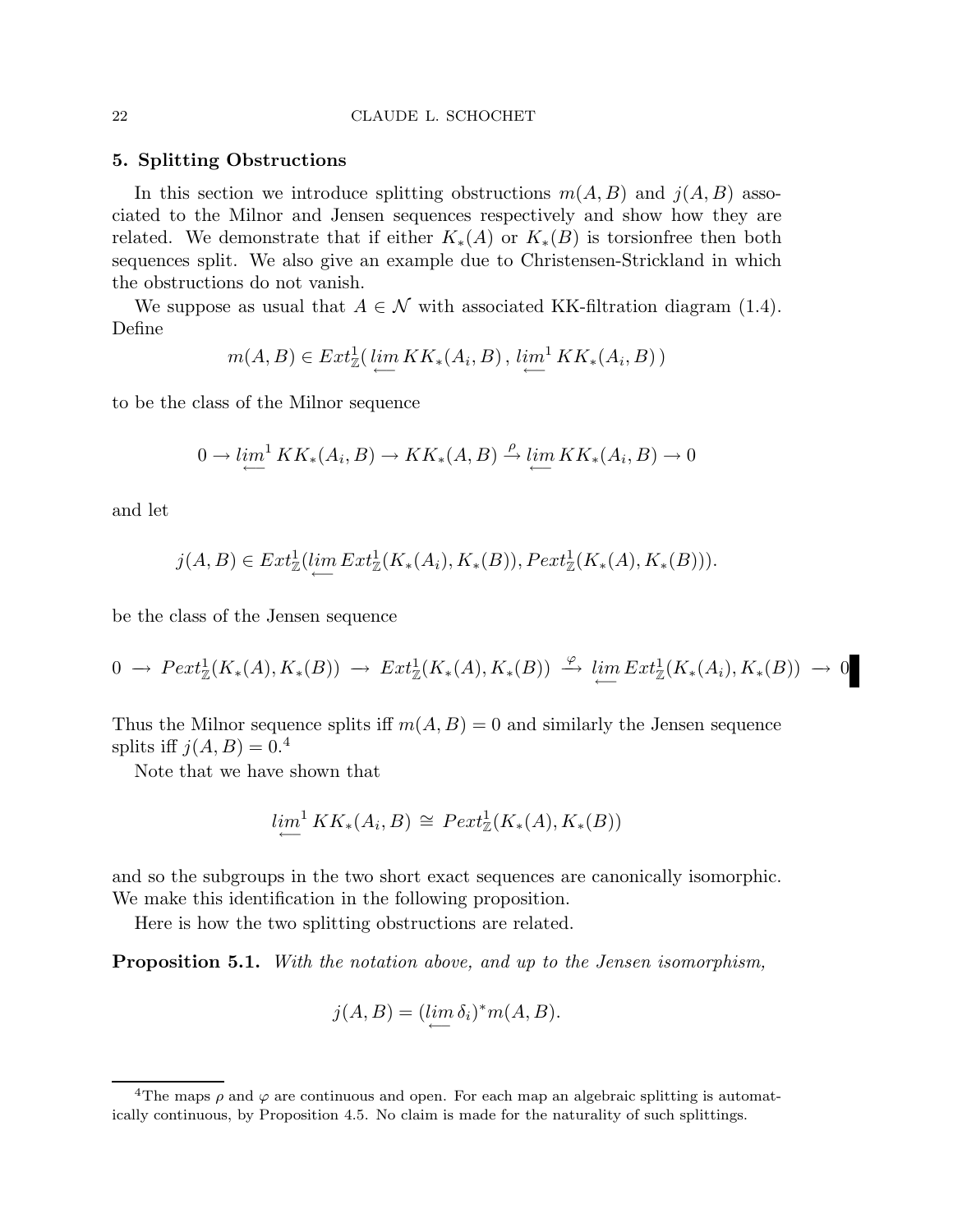*Proof.* In light of the Jensen isomorphism it suffices to demonstrate that the right square of the commutative diagram

$$
0 \to \operatorname{Pext}_{\mathbb{Z}}^1(K_*(A), K_*(B)) \xrightarrow{\psi} \operatorname{Ext}_{\mathbb{Z}}^1(K_*(A), K_*(B)) \xrightarrow{\varphi} \lim_{\longleftarrow} \operatorname{Ext}_{\mathbb{Z}}^1(K_*(A_i), K_*(B)) \to 0
$$
  

$$
\downarrow \cong \qquad \qquad \downarrow \delta
$$
  

$$
0 \to \lim_{\longleftarrow}^1 KK_*(A_i, B) \xrightarrow{\sigma} KK_*(A, B) \xrightarrow{\rho} \lim_{\longleftarrow} KK_*(A_i, B) \to 0
$$

is a pullback diagram.

So suppose that  $x \in KK_*(A, B)$ ,  $y \in \lim_{\longleftarrow} Ext^1_{\mathbb{Z}}(K_*(A_i), K_*(B))$ , and that

$$
\rho(x) = (\lim_{\longleftarrow} \delta_i)(y).
$$

Then

$$
\gamma(x) = (\lim_{i \to i} \gamma_i)\rho(x)
$$
  
=  $(\lim_{i \to i} \gamma_i)(\lim_{i \to i} \delta_i)(y)$   
=  $\lim_{i \to i} (\gamma_i \delta_i)(y)$   
= 0

since  $\gamma_i \delta_i = 0$  for each *i*, and hence

$$
x \in Ker(\gamma) = Im(\delta).
$$

As  $\delta$  is mono, there is a unique choice  $z \in Ext^1_{\mathbb{Z}}(K_*(A), K_*(B))$  with  $\delta(z) = x$ . Then

$$
(\lim_{\leftarrow} \delta_i)(y - \varphi(z)) = \rho(x) - (\lim_{\leftarrow} \delta_i)\varphi(z)
$$

$$
= \rho(x) - \rho\delta(z)
$$

$$
= \rho(x) - \rho(x) = 0
$$

and since  $\lim_{\longleftarrow} \delta_i$  is mono, this implies that  $y = \varphi(z)$ . Thus the right square is a pullback and the proof is complete.  $\quad \Box$ 

Here is another result along similar lines.

# Theorem 5.2.

(1) *If* K∗(A) *is a direct sum of cyclic groups or if* K∗(B) *is algebraically compact then*  $Pext_{\mathbb{Z}}^1(K_*(A), K_*(B)) = 0$  *and both obstructions vanish.*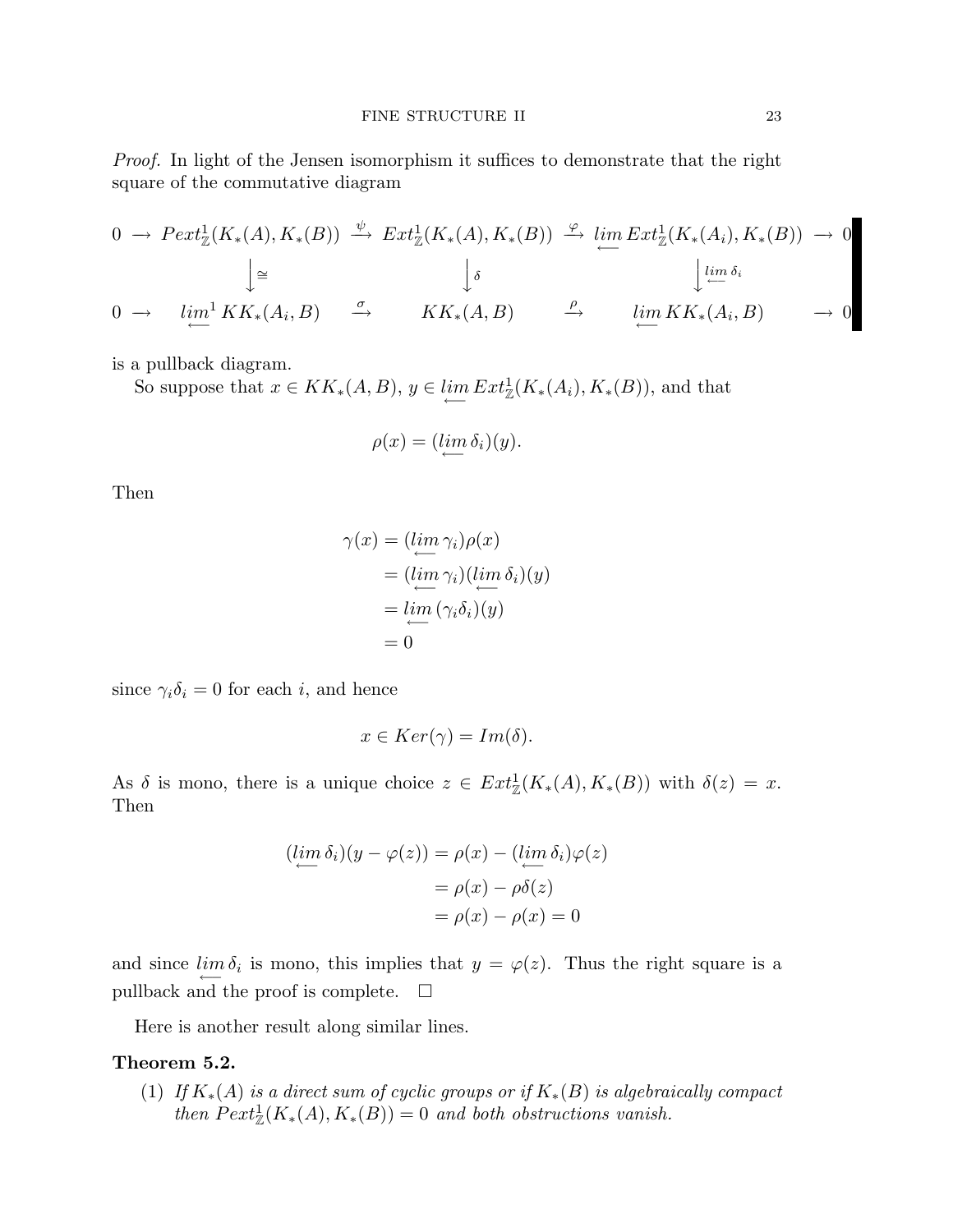(2) If  $K_*(A)$  or  $K_*(B)$  is torsionfree then  $Pext^1_\mathbb{Z}(K_*(A), K_*(B))$  is divisible *and both obstructions vanish.*

*Proof.* These are both purely algebraic results. Let  $G = K_*(A)$  and  $H = K_*(B)$ . If  $G$  is a direct sum of cyclic groups or if  $H$  is algebraically compact then the group  $Pext_{\mathbb{Z}}^1(G, H) = 0$  by classical results (cf. [16], 5.4).

If G is torsion free then for any abelian group H the group  $Ext^1_{\mathbb{Z}}(G,H)$  is divisible. Then

$$
Pext_{\mathbb{Z}}^1(G, H) = \cap_n nExt_{\mathbb{Z}}^1(G, H) = Ext_{\mathbb{Z}}^1(G, H)
$$

and so  $Pext_{\mathbb{Z}}^1(G,H)$  is divisible. If H is torsion free then for any G the group  $Pext_{\mathbb{Z}}^1(G,H)$  is the maximal divisible subgroup of  $Ext_{\mathbb{Z}}^1(G,H)$  by [16, 8.5]. This completes the proof.  $\square$ 

To look for cases where the sequences do not split, then, one must have torsion (for the same prime) in both  $K_*(A)$  and  $K_*(B)$ .

Example 5.3. (Christensen-Strickland [3])

Here is an example where both invariants are non-vanishing. Fix a prime p. Now take A,  $B \in \mathcal{N}$  with

$$
K_0(A) = \mathbb{Z}(p^{\infty}) \qquad K_1(A) = 0
$$
  

$$
K_0(B) = 0 \qquad K_1(B) = \bigoplus_n \mathbb{Z}/p^n
$$

Then  $Hom_{\mathbb{Z}}(K_*(A), K_*(B)) = 0$  and the Milnor and Jensen sequences both reduce to the short exact sequence

$$
0 \to \text{Pext}^1_{\mathbb{Z}}(K_0(A), K_1(B)) \to KK_0(A, B) \to \lim_{\longleftarrow} K_1(B)/p^n \to 0.
$$

Making algebraic identifications, this sequence is isomorphic to the sequence

$$
0 \to \text{Pext}^1_{\mathbb{Z}}(\mathbb{Z}(p^\infty), \underset{n}{\oplus} \mathbb{Z}/p^n) \to \text{Ext}^1_{\mathbb{Z}}(\mathbb{Z}(p^\infty), \underset{n}{\oplus} \mathbb{Z}/p^n) \to \widehat{\underset{n}{\oplus} \mathbb{Z}/p^n} \to 0
$$

where  $\widehat{\bigoplus_n\Z/p^n}$  denotes the p-adic completion of  $\bigoplus_n\Z/p^n$ . Christensen and Strickland [3, 6.6, 6.7] demonstrate that this sequence does not split. Thus  $j(A, B) \neq 0^5$  and by Prop. 5.1,  $m(A, B) \neq 0$  as well.

<sup>&</sup>lt;sup>5</sup>In fact they show that the element  $j(A, B)$  has infinite order.